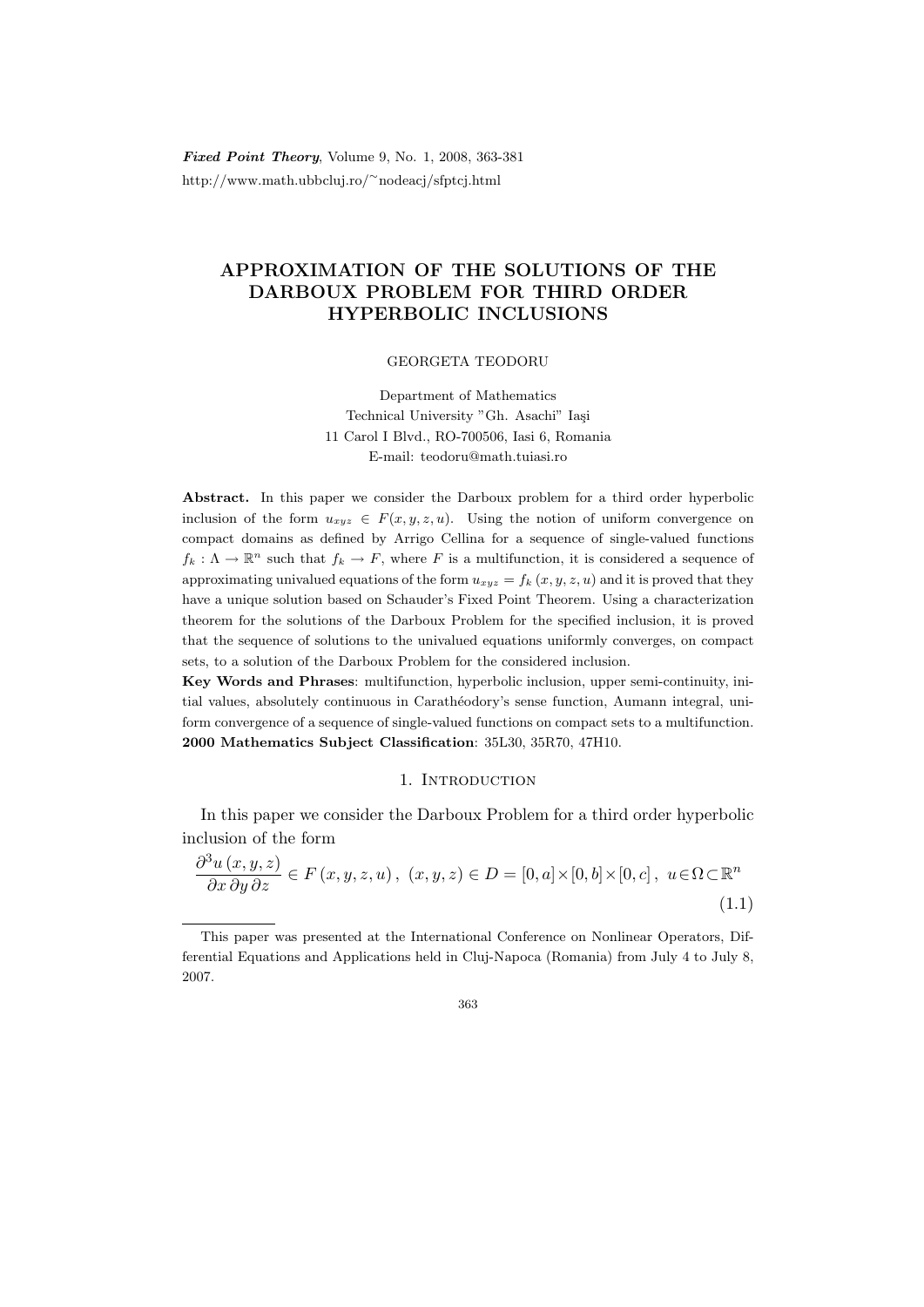with the initial values

$$
\begin{cases}\n u(x, y, 0) = \varphi(x, y), & (x, y) \in D_1 = [0, a] \times [0, b], \\
 u(0, y, z) = \psi(y, z), & (y, z) \in D_2 = [0, b] \times [0, c], \\
 u(x, 0, z) = \chi(x, z), & (x, z) \in D_3 = [0, a] \times [0, c]\n\end{cases}
$$
\n(1.2)

where  $\varphi, \psi, \chi$  are absolutely continuous in Carathéodory's sense functions [2, §565 - §570],  $\varphi \in C^* (D_1; \mathbb{R}^n)$ ,  $\psi \in C^* (D_2; \mathbb{R}^n)$ ,  $\chi \in C^* (D_3; \mathbb{R}^n)$  and they satisfy the conditions

$$
\begin{cases}\n u(x,0,0) = \varphi(x,0) = \chi(x,0) = v^1(x), & x \in [0,a], \\
 u(0,y,0) = \varphi(0,y) = \psi(y,0) = v^2(y), & y \in [0,b], \\
 u(0,0,z) = \psi(0,z) = \chi(0,z) = v^3(z), & z \in [0,c], \\
 u(0,0,0) = v^1(0) = v^2(0) = v^3(0) = v^0,\n\end{cases}
$$
\n(1.3)

where  $F: D \times \Omega \to 2^{\mathbb{R}^n}$  is a multifunction with compact convex and non-empty values and  $\Omega \subset \mathbb{R}^n$  is an open subset.

Under suitable assumptions, we proved in [27] an existence theorem for a local solution of the Darboux Problem  $(1.1) + (1.2)$  and that the set of its solutions is compact in Banach space  $C(D_0; \mathbb{R}^n)$ ,  $D_0 = [0, x_0] \times [0, y_0] \times [0, z_0] \subseteq$ D; moreover, as a function of the initial values this set defines an upper semicontinuous multifunction.

In [28] we proved a theorem of prolongation for the solutions of the considered problem and also an existence theorem for a saturated solution.

In [29] we proved a characterization theorem for the solutions of Darboux Problem  $(1.1) + (1.2)$  using the Aumann integral defined for multifunctions.

In this paper, using the notion of uniform convergence on compact sets as defined by Arrigo Cellina for a sequence of single-valued functions  $f_k : \Lambda \to$  $\mathbb{R}^n$  such that  $f_k \to F$ , where F is a multifunction, we consider a sequence of approximating univalued equations of the form  $u_{xyz} = f_k(x, y, z, u)$  and we prove that they have a unique solution based on Schauder's Fixed Point Theorem. Using a characterization theorem for the solutions of the Darboux Problem for the specified inclusion, we prove that the sequence of solutions to the approximating univalued equations uniformly converges, on compact sets, to a solution of the Darboux Problem  $(1.1) + (1.2)$  for the considered inclusion. This study has been suggested by [26] and it provides an extension of the results in that article.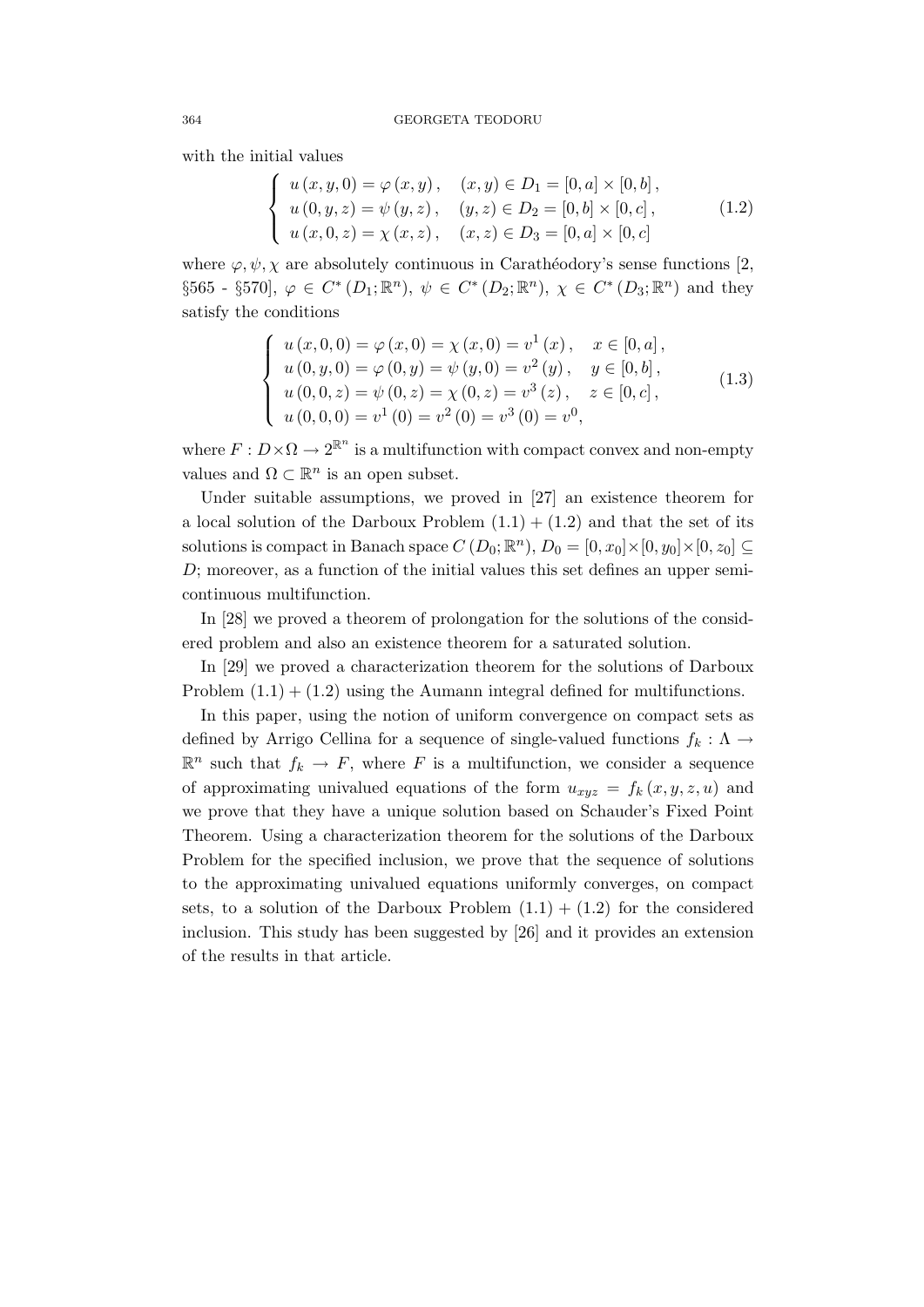#### 2. Preliminaries

The definitions and Theorems 2.1-2.7 plus Propositions 2.1-2.4 in this section are taken from [1], [2], [5]-[29].

**Definition 2.1.** Let X and Y be two non-empty sets. A multifunction  $\Phi$ :  $X \to 2^Y$  is a function from X into the family of all non-empty subsets of Y. To each  $x \in X$ , a subset  $\Phi(x)$  of Y is associated by the multifunction  $\Phi$ .

The set 
$$
\bigcup_{x \in X} \Phi(x)
$$
 is the *range* of  $\Phi$ .  $\Phi(X) = \left\{ \bigcup_{x \in X} \Phi(x) \mid x \in X \right\}$ .

**Definition 2.2.** Let us consider  $\Phi: X \to 2^Y$ .

- a) If  $A \subset X$ , the *image* of A by  $\Phi$  is  $\Phi(A) = \bigcup \Phi(x)$ ;
- b) If  $B \subset Y$ , the *counterimage* of B by  $\Phi$  is

$$
\Phi^{-}(B) = \{ x \in X \mid \Phi(x) \cap B \neq \emptyset \};
$$

x∈A

c) The graph of  $\Phi$ , denoted graph  $\Phi$ , is the set

$$
graph \Phi = \{(x, y) \in X \times Y \mid y \in \Phi(x)\}.
$$

**Definition 2.3.** Let us now take  $\Phi: X \to 2^Y$ . An element  $x \in X$  with the property  $x \in \Phi(x)$  is called a *fixed point* of the multifunction  $\Phi$ .

**Definition 2.4.** A univalued function  $\varphi: X \to Y$  is said to be a selection of  $\Phi: X \to 2^Y$  if  $\varphi(x) \in \Phi(x)$  for all  $x \in X$ .

**Definition 2.5.** Let  $X$  and  $Y$  be two topological spaces. The multifunction  $\Phi: X \to 2^Y$  is upper semi-continuous if, for any closed  $B \subset Y, \Phi^-(B)$  is closed in X.

**Definition 2.6.** If  $(X, \mathcal{F})$  is a measurable space and Y is a topological space, the multifunction  $\Phi: X \to 2^Y$  is *measurable* if  $\Phi^-(B) \in \mathcal{F}$  for every closed subset  $B \subset Y$ , F being the  $\sigma$ -algebra of the measurable sets of X, i.e.  $\Phi^{-}(B)$ is measurable.

**Theorem 2.1.** [21]. Let  $X$  and  $Y$  be two metric spaces,  $Y$  compact and  $\Phi: X \to 2^Y$  a multifunction with the property that  $\Phi(x)$  is a closed subset of Y for any  $x \in X$ . The following assertions are equivalent:

i) the multifunction  $\Phi$  is upper semi-continuous;

ii) the graph of  $\Phi$  is a closed subset of  $X \times Y$ ;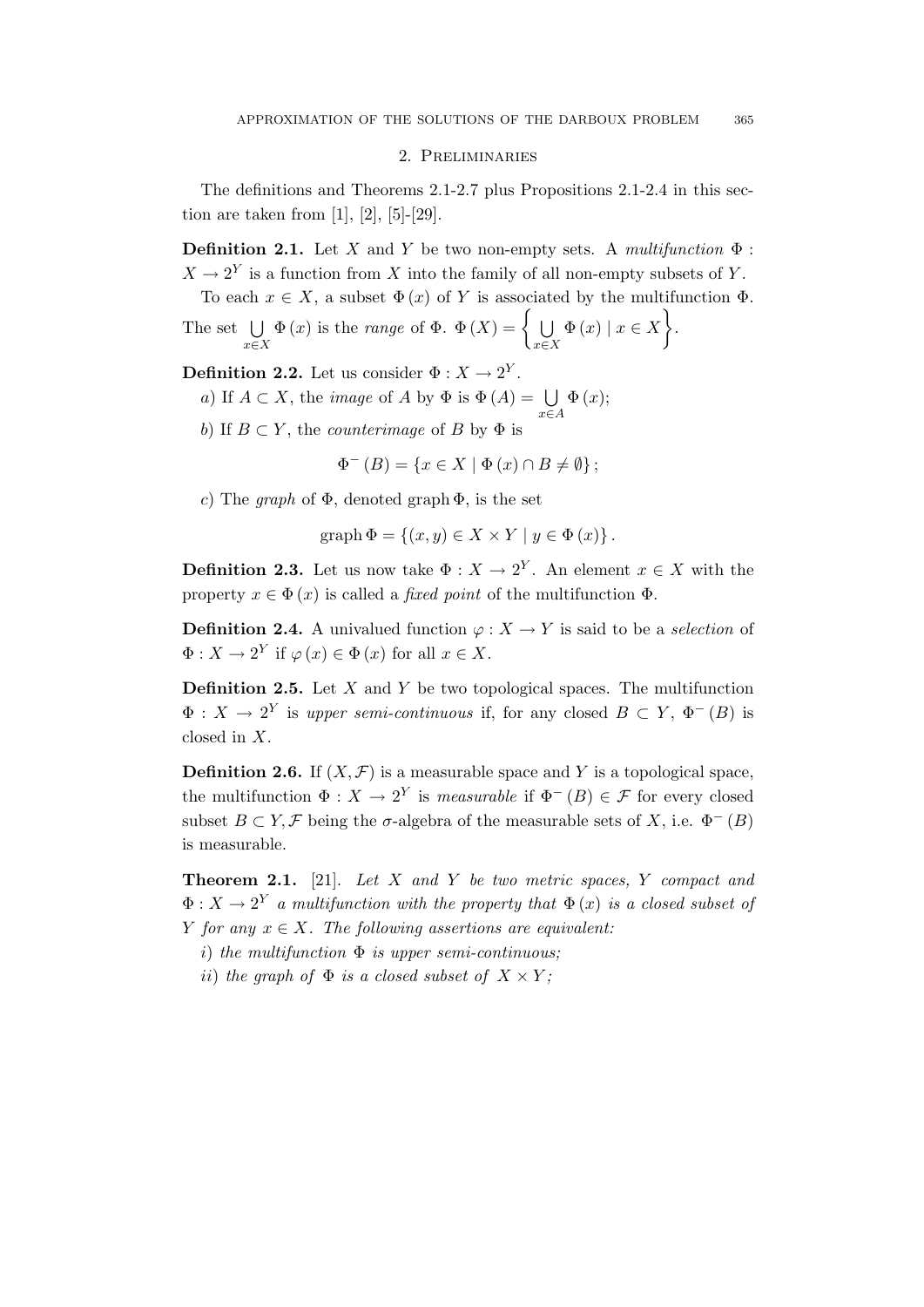*iii*) any would be the seguences  $(x_n)_{n\in\mathbb{N}}$  and  $(y_n)_{n\in\mathbb{N}}$ , from  $x_n \to x$ ,  $y_n \in$  $\Phi(x_n)$  and  $y_n \to y$  it follows that  $y \in \Phi(x)$ .

**Definition 2.7.** [2], [10], [11] The function  $u : \triangle \rightarrow \mathbb{R}^n, \triangle \subset \mathbb{R}^2$ , is absolutely continuous in Carathéodory's sense  $[2, \S 565 - \S 570]$  if and only if it is continuous on  $\triangle$ , absolutely continuous in x (for any y), absolutely continuous in y (for any x),  $u_x(x, y)$  is (possibly after a suitable definition on a two-dimensional set of zero measure) absolutely continuous in  $y$  (for any x) and  $u_{xy}$  is Lebesque-integrable on  $\triangle$ .

**Theorem 2.2.** [2], [7], [24] The function  $u : \Delta \to \mathbb{R}^n$ ,  $\Delta = [0, a] \times [0, b] \subset \mathbb{R}^2$ , is absolutely continuous in Carathéodory's sense on  $\Delta$  if and only if there exist  $f \in L^1(\triangle; \mathbb{R}^n)$ ,  $g \in L^1([0, a]; \mathbb{R}^n)$ ,  $h \in L^1([0, b]; \mathbb{R}^n)$  such that

$$
u(x,y) = \int_0^x \int_0^y f(s,t) \, ds \, dt + \int_0^x g(s) \, ds + \int_0^y h(t) \, dt + u(0,0) \, .
$$

We denote the class of absolutely continuous functions in Carathéodory's sense by  $C^* (\Delta; \mathbb{R}^n)$ , [11], [12]. In [7], this space is denoted by  $AC (\Delta; \mathbb{R}^n)$ .

**Theorem 2.3.** [7] The space  $C^*(\Delta; \mathbb{R}^n)$  endowed with the norm

$$
||u(\cdot,\cdot)|| = \int_0^a \int_0^b ||u_{xy}(s,t)|| \, ds \, dt + \int_0^a ||u_x(s,0)|| \, ds + \int_0^b ||u_y(0,t)|| \, dt + ||u(0,0)||,
$$

where  $\Delta = [0, a] \times [0, b] \subset \mathbb{R}^2$ , and  $\|\cdot\|$  is the Euclidean norm, is a Banach space.

**Definition 2.8.** [2], [12] The function  $u : D \to \mathbb{R}^n$ ,  $D \subset \mathbb{R}^3$ , is absolutely continuous in Carathéodory's sense  $[2, \S 565 - \S 570]$  if and only if  $u(x, y, z)$ is continuous on D, absolutely continuous in each variable (for any pair of the other two variables) and similarly for  $u_x(x, y, z)$ ,  $u_y(x, y, z)$ ,  $u_z(x, y, z)$ ,  $u_{xy}(x, y, z), u_{yz}(x, y, z), u_{xz}(x, y, z),$  and  $u_{xyz}$  is Lebesque-integrable on D.

**Theorem 2.4.** [7] The function  $u : D \to \mathbb{R}^n$ ,  $D = [0, a] \times [0, b] \times [0, c] \subset \mathbb{R}^3$ , is absolutely continuous in Carathéodory's sense on  $D$  if and only if there *exist*  $f$  ∈  $L^1$   $(D; \mathbb{R}^n)$ ,  $g_1$  ∈  $L^1$   $(D_1; \mathbb{R}^n)$ ,  $g_2$  ∈  $L^1$   $(D_2; \mathbb{R}^n)$ ,  $g_3$  ∈  $L^1$   $(D_3; \mathbb{R}^n)$ ,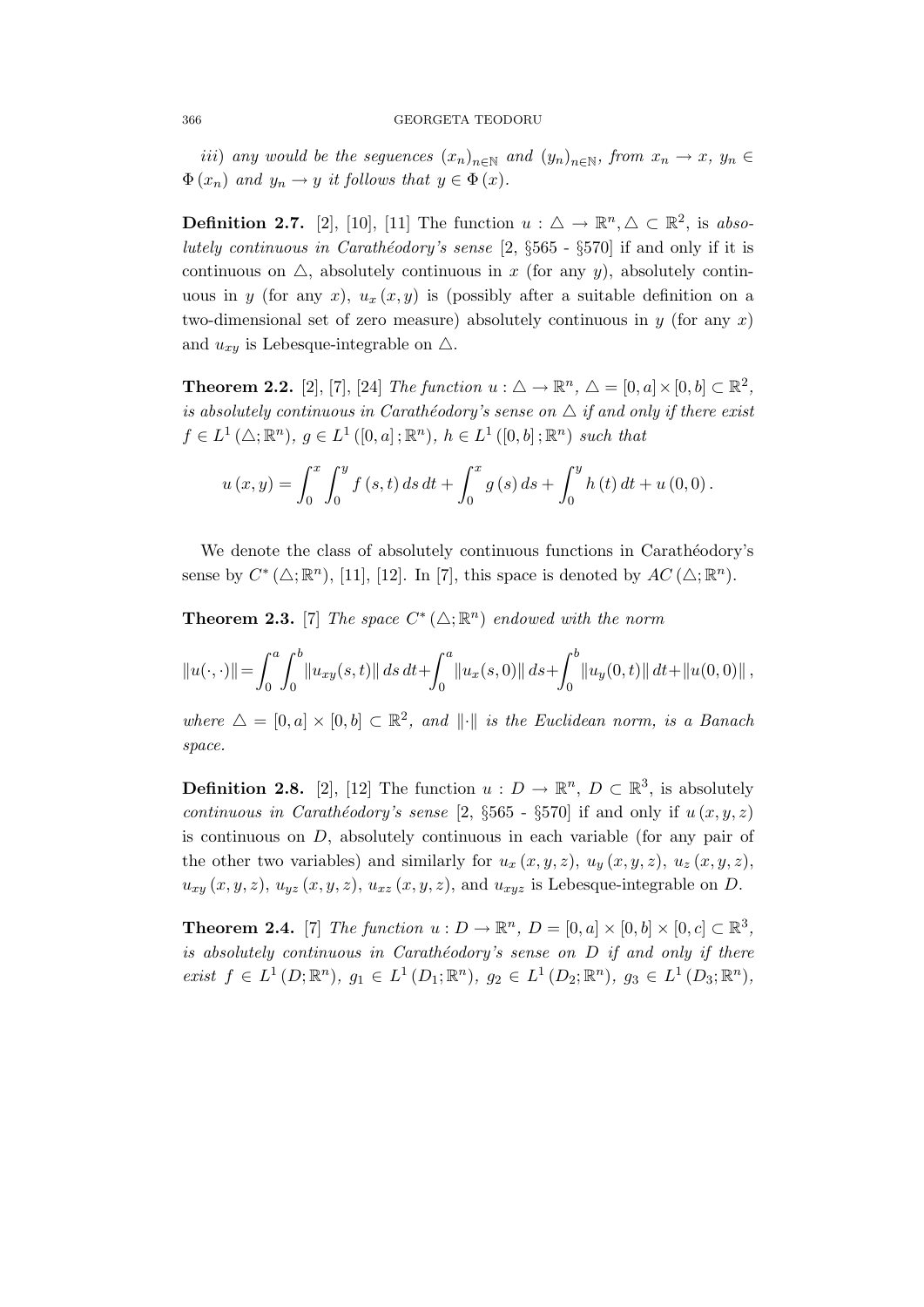$$
h_1 \in L^1([0, a]; \mathbb{R}^n), h_2 \in L^1([0, b]; \mathbb{R}^n), h_3 \in L^1([0, c]; \mathbb{R}^n), \text{ such that}
$$
  

$$
u(x, y, z) = \int_0^x \int_0^y \int_0^z f(r, s, t) dr ds dt + \int_0^x \int_0^y g_1(r, s) dr ds +
$$
  

$$
+ \int_0^y \int_0^z g_2(s, t) ds dt + \int_0^x \int_0^z g_3(r, t) dr dt +
$$
  

$$
+ \int_0^x h_1(r) dr + \int_0^y h_2(s) ds + \int_0^z h_3(t) dt + u(0, 0, 0).
$$

We denote the class of absolutely continuous functions in Carathéodory's sense on D by  $C^*(D;\mathbb{R}^n)$  [12].

**Theorem 2.5.** [7] The space  $C^*(D;\mathbb{R}^n)$  endowed with the norm

$$
||u(\cdot,\cdot,\cdot)|| = \int_0^a \int_0^b \int_0^c ||u_{xyz}(r,s,t)|| \, dr \, ds \, dt + \int_0^a \int_0^b ||u_{xy}(r,s,0)|| \, dr \, ds +
$$
  
+ 
$$
\int_0^b \int_0^c ||u_{yz}(0,s,t)|| \, ds \, dt + \int_0^a \int_0^c ||u_{xz}(r,0,t)|| \, dr \, dt +
$$
  
+ 
$$
\int_0^a ||u_x(r,0,0)|| \, dr + \int_0^b ||u_y(0,s,0)|| \, ds +
$$
  
+ 
$$
\int_0^c ||u_z(0,0,t)|| \, dt + ||u(0,0,0)||,
$$

where  $\lVert \cdot \rVert$  is the Euclidean norm, is a Banach space.

We denote by  $d(x, y)$  the Euclidean distance from x to  $y, x, y \in \mathbb{R}^n$ ,  $\mathbb{R}^n$  is the Euclidean space.  $B[x, r]$  is the closed ball of radius  $r > 0$  centered at  $x \in \mathbb{R}^n$ . If  $A \subset \mathbb{R}^n$ ,  $d(x, A) = \inf \{d(x, y) \mid y \in A\}$  and  $B[A, r] = \{x \mid d(x, A) \le r\}$ . If  $A, B \subset \mathbb{R}^n$ ,  $d^*(A, B) = \sup \{d(x, B) \mid x \in A\}$ . Conv A is the convex covering of  $A \subset \mathbb{R}^n$  and

$$
|A| = \sup \{ ||\zeta|| \mid \zeta \in A \}.
$$

 $\mathcal{C}(\mathbb{R}^n)$  is the set of compact and non-empty subsets of  $\mathbb{R}^n$ .

For  $S \subset \mathbb{R}^n$  we have

1

**Definition 2.5'.** [6] The multifunction  $\Gamma : S \to C(\mathbb{R}^n)$  is upper semicontinuous on S if for each  $y \in S$  and each  $\varepsilon > 0$  there exists  $\delta > 0$  such that

$$
\Gamma(B[y,\delta]) \subset B[\Gamma(y),\varepsilon].
$$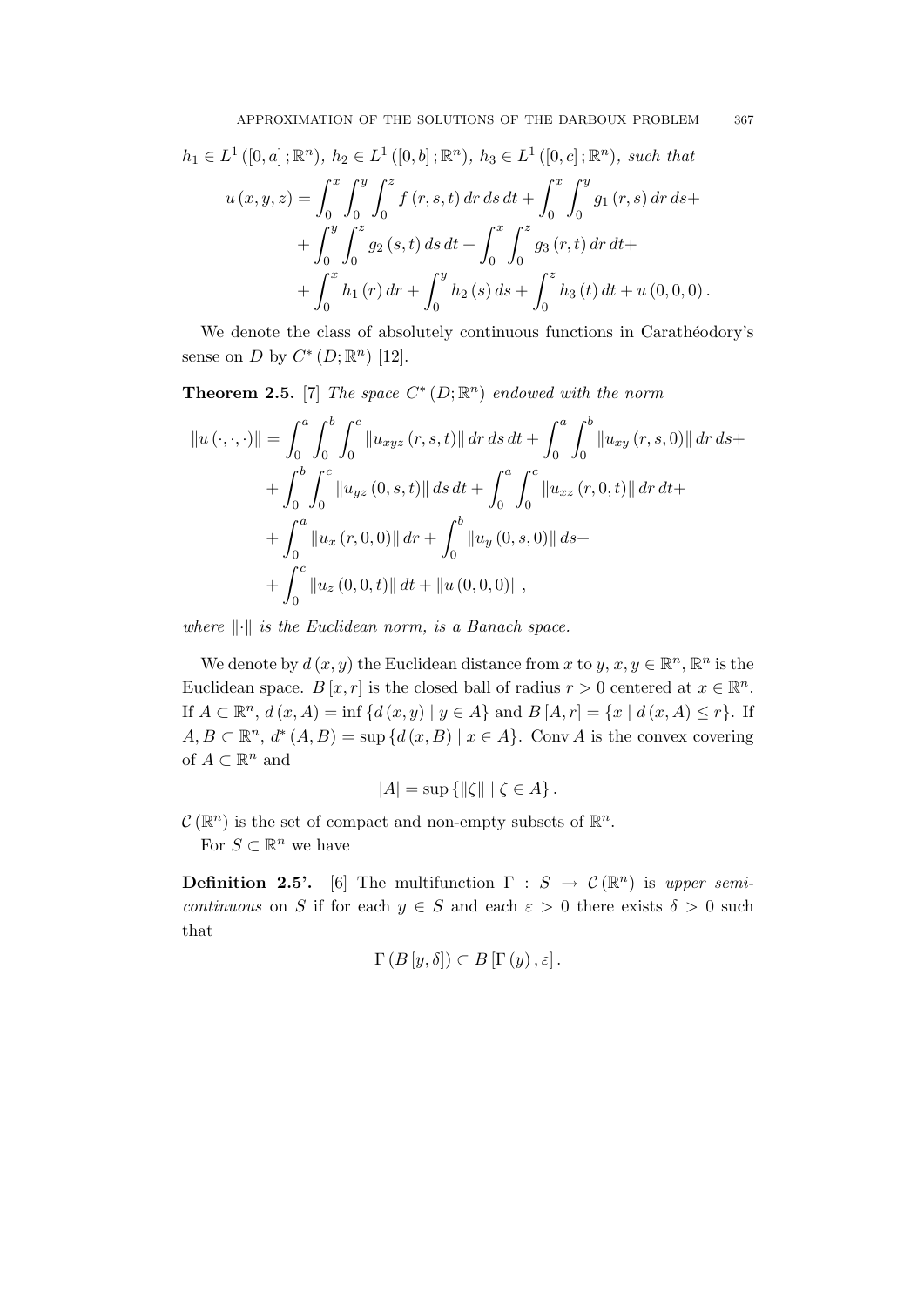### 368 GEORGETA TEODORU

Similarly with  $[1]$ ,  $[6]$ ,  $[25]$ , we define the *Aumann integral* for multifunctions of three variables.

**Definition 2.9.** [29] Let  $D = [0, a] \times [0, b] \times [0, c] \subset \mathbb{R}^3$ . For each  $(x, y, z) \in D$ , let  $H(x, y, z)$  be a non-empty subset of  $\mathbb{R}^n$ . Let  $\mathcal H$  be the set of functions  $h: D \to \mathbb{R}^n$  integrable on D and  $h(x, y, z) \in H(x, y, z)$  for each  $(x, y, z) \in D$ . Then, by the integral of the multifunction  $H: D \to 2^{\mathbb{R}^n}$  we mean the set

$$
\iiint\limits_{D} H(x, y, z) dx dy dz = \left\{ \iiint\limits_{D} h(x, y, z) dx dy dz \mid h \in \mathcal{H} \right\}.
$$

In what follows we list some properties of the integral defined above, similarly with [6], [25] (in the first three propositions).

**Proposition 2.1.** [29] If  $H: D \to 2^{\mathbb{R}^n}$  is an upper semi-continuous multifunction and there exists a positive real number C such that

$$
|H(x, y, z)| = \sup\left\{ \|\zeta\| \mid \zeta \in H(x, y, z) \right\} \leq C
$$

for each  $(x, y, z) \in D$ , then

$$
\iiint\limits_{D} H(x, y, z) dx dy dz = \iiint\limits_{D} \text{conv } H(x, y, z) dx dy dz.
$$

**Proposition 2.2.** [29] If  $H_k$  :  $D \rightarrow 2^{\mathbb{R}^n}$ ,  $k \in \mathbb{N}$ , are upper semicontinuous multifunctions and there exists a positive real number C such that  $|H_k(x, y, z)| \leq C$  for each  $(x, y, z) \in D$  and  $k \in N$ , then

$$
\iiint\limits_{D} \underline{\lim} H_k(x, y, z) \, dx \, dy \, dz \subset \underline{\lim} \iiint\limits_{D} H_k(x, y, z) \, dx \, dy \, dz.
$$

Taking into account Definition 2 in [6], we have  $(x, y, z) \in \lim H_k(x, y, z)$  iff each neighbourhood of  $(x, y, z)$  intersects all the sets  $H_k(x, y, z)$  with k large enough.

**Proposition 2.3.** [29] If A is a compact subset of  $\mathbb{R}^n$ , independent of  $(x, y, z)$ , then

$$
\int_{x_1}^{x_2} \int_{y_1}^{y_2} \int_{z_1}^{z_2} A \, dx \, dy \, dz = (x_2 - x_1) (y_2 - y_1) (z_2 - z_1) \operatorname{conv} A,
$$

where  $(x_1, y_1, z_1), (x_2, y_2, z_2) \in D$ .

Moreover, we need the following proposition.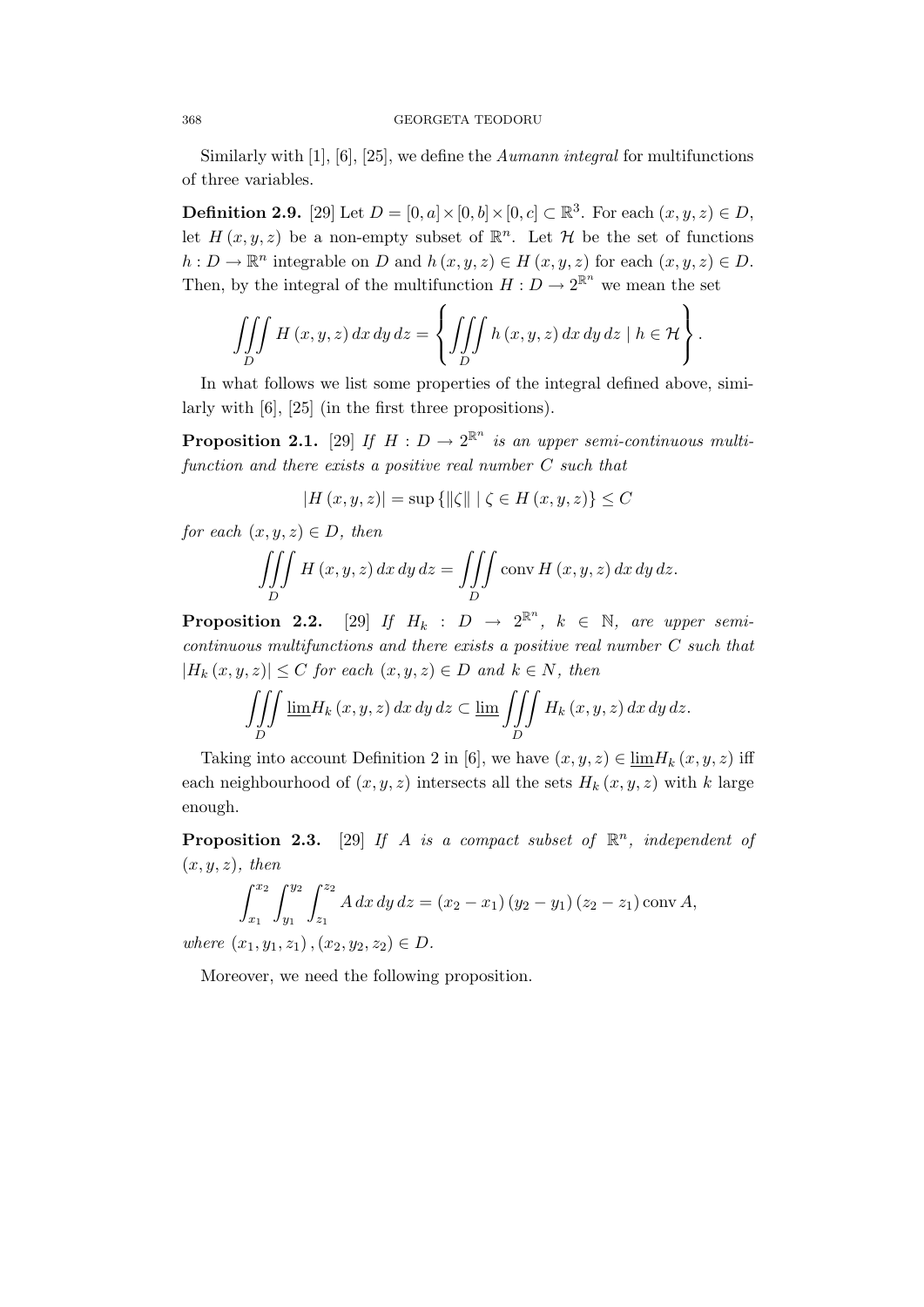**Proposition 2.4.** If K is a convex set in a Banach space  $X$ , then the set  $K_{\varepsilon} = \bigcup B[x,\varepsilon]$  is convex. x∈K

**Definition 2.10.** (Def. 6 in [6]). Let  $\Gamma_n : \Omega \subset E^{q+1} \to \mathcal{C}(E^q)$  be a sequence of multifunctions,  $\Omega$  is an open set,  $E^q$  is the Euclidean space.  $\Gamma_n \to \Gamma$ uniformly on compact sets if for  $\varepsilon > 0$  and all compact subset  $K \subset \Omega$ , there exists N such that for  $n \geq N$ ,  $d^*(G_n, G) < \varepsilon$ , where  $G_n$  and G are the graphs of restrictions of  $\Gamma_n$  and  $\Gamma$  to K.

$$
G_n = \operatorname{graph} \Gamma_n|_K, \quad G = \operatorname{graph} \Gamma|_K, \quad K \subset \Omega.
$$

**Theorem 2.6.** (Th. 2 in [6]) Let  $\Gamma : \Omega \to \mathcal{C}(E^q)$  be an upper semi-continuous multifunction,  $\Omega \subset E^{q+1}$  and  $\Gamma(x,t)$  is convex for  $(x,t) \in \Omega$ . Then there exists a sequence of single-valued continuous functions  $f_n : \Omega \to E^q$ , such that  $f_n \to \Gamma$  uniformly on compact sets.

We have, from Definition 2.10,  $d^*(F_n, G) < \varepsilon$  where  $F_n = \text{graph } f_n|_K$ ,  $G = \text{graph }\Gamma|_K, K \subset \Omega$  being a compact set.

This Theorem can be extended to

**Theorem 2.7.** Let  $F : \Lambda \subset \mathbb{R}^{n+3} \to 2^{\mathbb{R}^n}$  be an upper semi-continuous multifunction defined on the open set  $\Lambda$  and whose values are non-empty, convex and compact sets in  $\mathbb{R}^n$ . Then there exists a sequence of single-valued continuous functions  $f_k: \Lambda \to \mathbb{R}^n$ ,  $k \in \mathbb{N}$ , such that  $f_k \to F$  uniformly on compact sets.

The proof is completely analogous with that of Theorem 2.6 (Theorem 2 in  $[6]$ .

## 3. RESULTS

In [27], the notion of a *local solution* for the Darboux Problem  $(1.1) + (1.2)$ is a defined and it is proved an existence theorem for a local solution of this problem, together with some properties of the set of its solutions, namely that this set is a compact subset in Banach space  $C(D;\mathbb{R}^n)$  and, as a function of initial values, it defines an upper semi-continuous multifunction on  $D_0 =$  $[0, x_0] \times [0, y_0] \times [0, z_0] \subseteq D$ .

Let the following hypotheses be satisfied: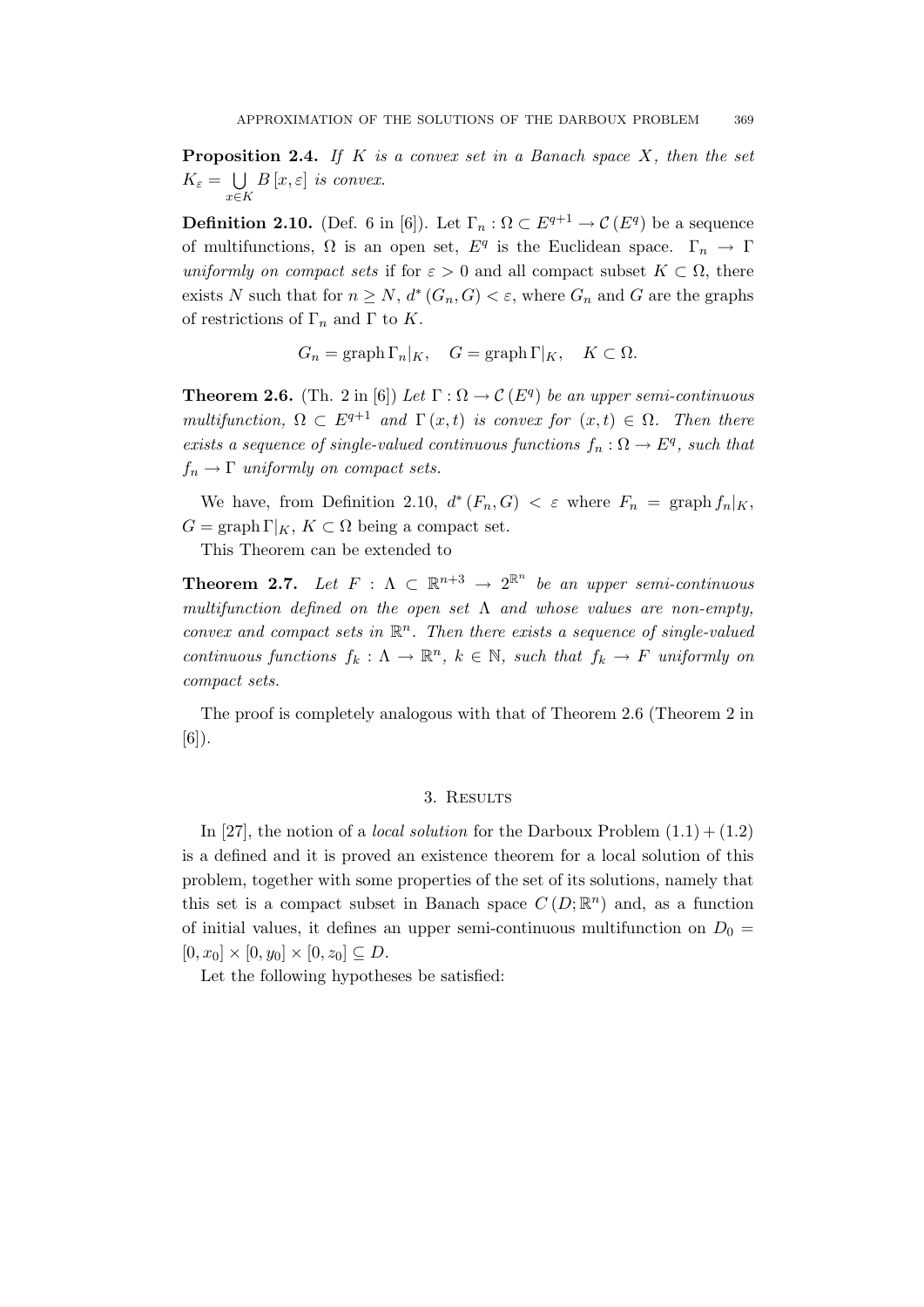- $(H_1)$   $F: D \times \Omega \to 2^{\mathbb{R}^n}$  is multifunction with compact convex non-empty values in  $\mathbb{R}^n, D = [0, a] \times [0, b] \times [0, c] \subset \mathbb{R}^3$ , and  $\Omega \subset \mathbb{R}^n$  is an open subset;
- $(H_2)$  For any  $(x, y, z) \in D$ , the mapping  $u \to F(x, y, z, u)$  is upper semicontinuous on  $\Omega$ :
- $(H_3)$  For any  $u \in \Omega$ , the mapping  $(x, y, z) \to F(x, y, z, u)$  is Lebesquemeasurable on  $D$ ;
- $(H_4)$  There exists a function  $k: D \to \mathbb{R}_+, k \in \mathcal{L}^1(D; \mathbb{R}^n)$  such that

$$
\|\zeta\| \le k(x, y, z), \quad (\forall) \zeta \in F(x, y, z, u), \quad (\forall) (x, y, z) \in D, \quad (\forall) u \in \Omega;
$$

 $(H_5)$  The functions  $\varphi \in C^* (D_1; \mathbb{R}^n)$ ,  $\psi \in C^* (D_2; \mathbb{R}^n)$ ,  $\chi \in C^* (D_3, \mathbb{R}^n)$  are absolutely continuous in Carathéodory's sense functions and satisfy condition (1.3).

**Remark 1.** The function  $\alpha: D \to \mathbb{R}^n$  defined by

$$
\alpha(x, y, z) = \varphi(x, y) + \psi(y, z) + \chi(x, z) - \varphi(x, 0) -
$$
  
\n
$$
-\varphi(0, y) - \psi(0, z) + \psi(0, 0) =
$$
  
\n
$$
= \varphi(x, y) + \psi(y, z) + \chi(x, z) - v^{1}(x) - v^{2}(y) - v^{3}(z) + v^{0},
$$
\n(3.1)

is an absolutely continuous in Carathéodory's sense function on  $D, \alpha \in$  $C^*(D;\mathbb{R}^n)$  [2, §565-§570].

**Remark 2.** Denote by  $M \subset \Omega$  the convex compact set in which the function  $\alpha: D \to \mathbb{R}^n$ , defined by (3.1), takes its values for all  $(x, y, z) \in D_0$ .

**Remark 3.** Let  $(x_0, y_0, z_0) \in ]0, a] \times ]0, b] \times ]0, c]$  be a point such that

$$
\int_0^{x_0} \int_0^{y_0} \int_0^{z_0} k(r, s, t) dr ds dt < d(M, C_{\Omega}),
$$

where  $d(M, C_{\Omega})$  is the distance from M to  $C_{\Omega} = \mathbb{R}^n - \Omega$ , an inequality immediately resulting from the integrability of function  $k$ .

**Definition 3.1.** [27] The *Darboux Problem* for the hyperbolic inclusion (1.1) means to determine a solution of this inclusion which satisfies the initial conditions (1.2).

**Definition 3.2.** [27] A *local solution* of Darboux Problem  $(1.1) + (1.2)$  is defined as a function  $U: D_0 \to \Omega, U \in C^* (D_0; \mathbb{R}^n)$ , absolutely continuous in Carathéodory's sense [2,§565-§570], which satisfies (1.1) for a.e.  $(x, y, z) \in D_0$ ,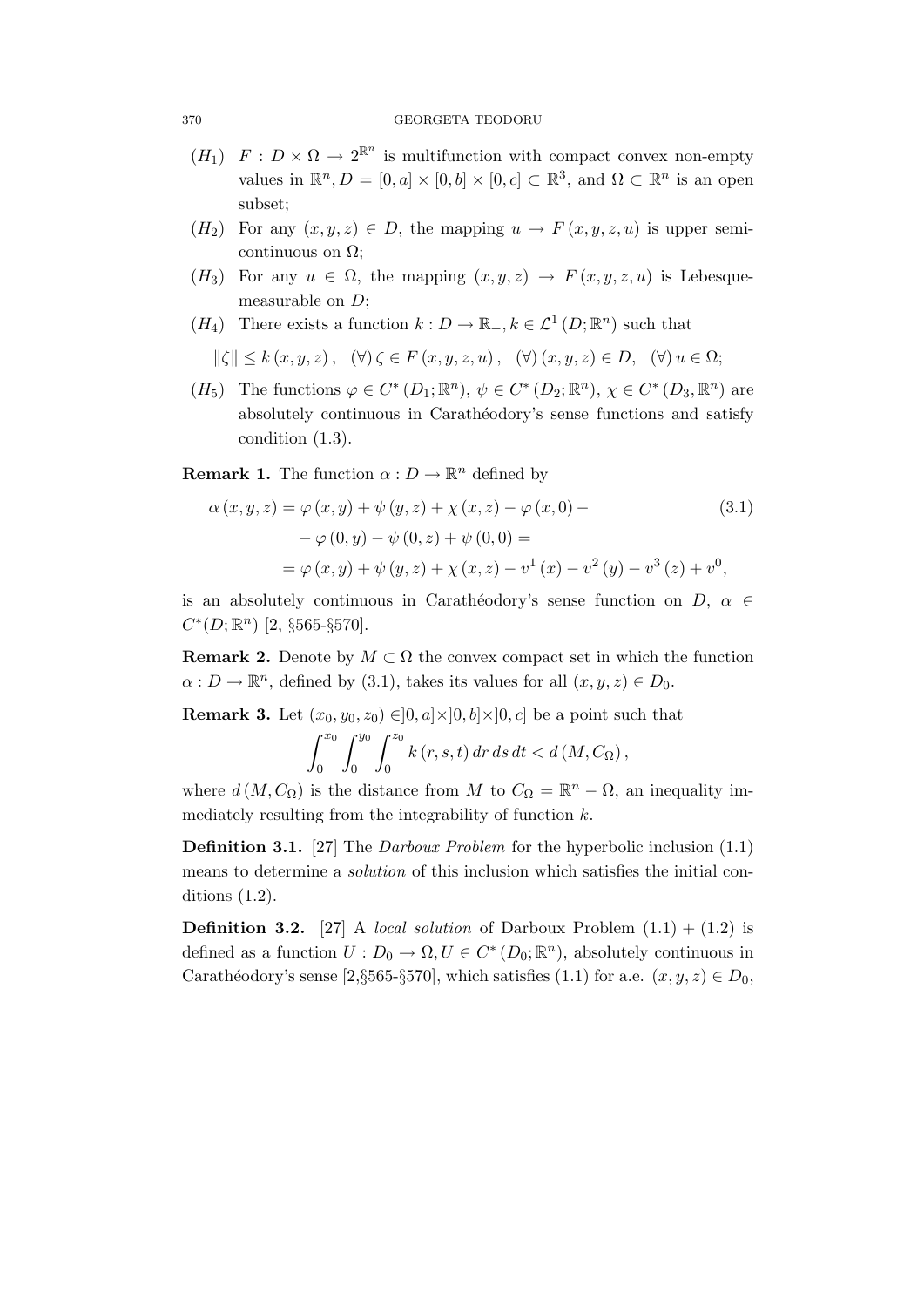and also initial conditions (1.2) for all  $(x, y) \in [0, x_0] \times [0, y_0]$ , all  $(y, z) \in$  $[0, y_0] \times [0, z_0]$ , all  $(x, z) \in [0, x_0] \times [0, z_0]$ .

In [27] we proved the following

**Theorem 3.1.** [27] Let the hypotheses  $(H_1) - (H_5)$  be satisfied. Then:

- (i) there exists at least a local solution U of Darboux Problem  $(1.1)+(1.2)$ ;
- (ii) the set  $S_{\alpha}$  of the local solutions U is compact in Banach space  $C(D_0;\mathbb{R}^n);$
- (iii) the multifunction  $\alpha \to S_\alpha$  is upper semi-continuous on  $C^*(D_0; \mathbb{R}^n)$ , taking values in  $C(D_0;\mathbb{R}^n)$ .

The solution  $U$  is a fixed point of a suitable multifunction which satisfies the Kakutani-Ky Fan Fixed Point Theorem and it is of the form

$$
U(x, y, z) = \alpha(x, y, z) + \int_0^x \int_0^y \int_0^z \beta(r, s, t) dr ds dt, \quad (x, y, z) \in D_0, \tag{3.2}
$$

where

$$
\beta(x, y, z) \in \Gamma(x, y, z) \subset F(x, y, z, U(x, y, z))
$$
 for a.e.  $(x, y, z) \in D_0$ , (3.3)

 $\beta$  is a measurable selection of the multifunction  $\Gamma: D_0 \to C(\mathbb{R}^n)$ , [3], [4], [27].

**Definition 3.3.** [28] A local solution for the Darboux Problem  $(1.1) + (1.2)$  $U: D_0 \to \Omega$  is prolongable (or non-saturated) if there exists a solution  $\tilde{U}$ :  $\widetilde{D} \to \mathbb{R}^n$  for the Darboux Problem  $(1.1) + (1.2)$  such that

$$
\begin{cases}\nD_0 \subseteq \widetilde{D}, & D_0 \neq \widetilde{D} \\
\widetilde{U}(x, y, z) = U(x, y, z), & (x, y, z) \in D_0,\n\end{cases}
$$

where  $\widetilde{D} \subseteq D$  is a union of  $D_0$  with a finite number of adjacent parallelepipeds.

In [28] we proved the following theorems:

**Theorem 3.2.** [28] Let the hypotheses  $(H_1) - (H_5)$  be satisfied together with the hypotheses:

- $(H_6)$  The set  $\Omega$  is bounded, that is there exists a constant  $C \in \mathbb{R}_+$  such that  $||u|| \leq C$ ,  $(\forall) u \in \Omega$ .
- $(H<sub>7</sub>)$  The multifunction F maps bounded sets onto bounded sets, hence a constant  $K \in \mathbb{R}_+$  exists such that

 $\sup \{\|\zeta\| \mid \zeta \in F(x,y,z,u)\} \leq K,$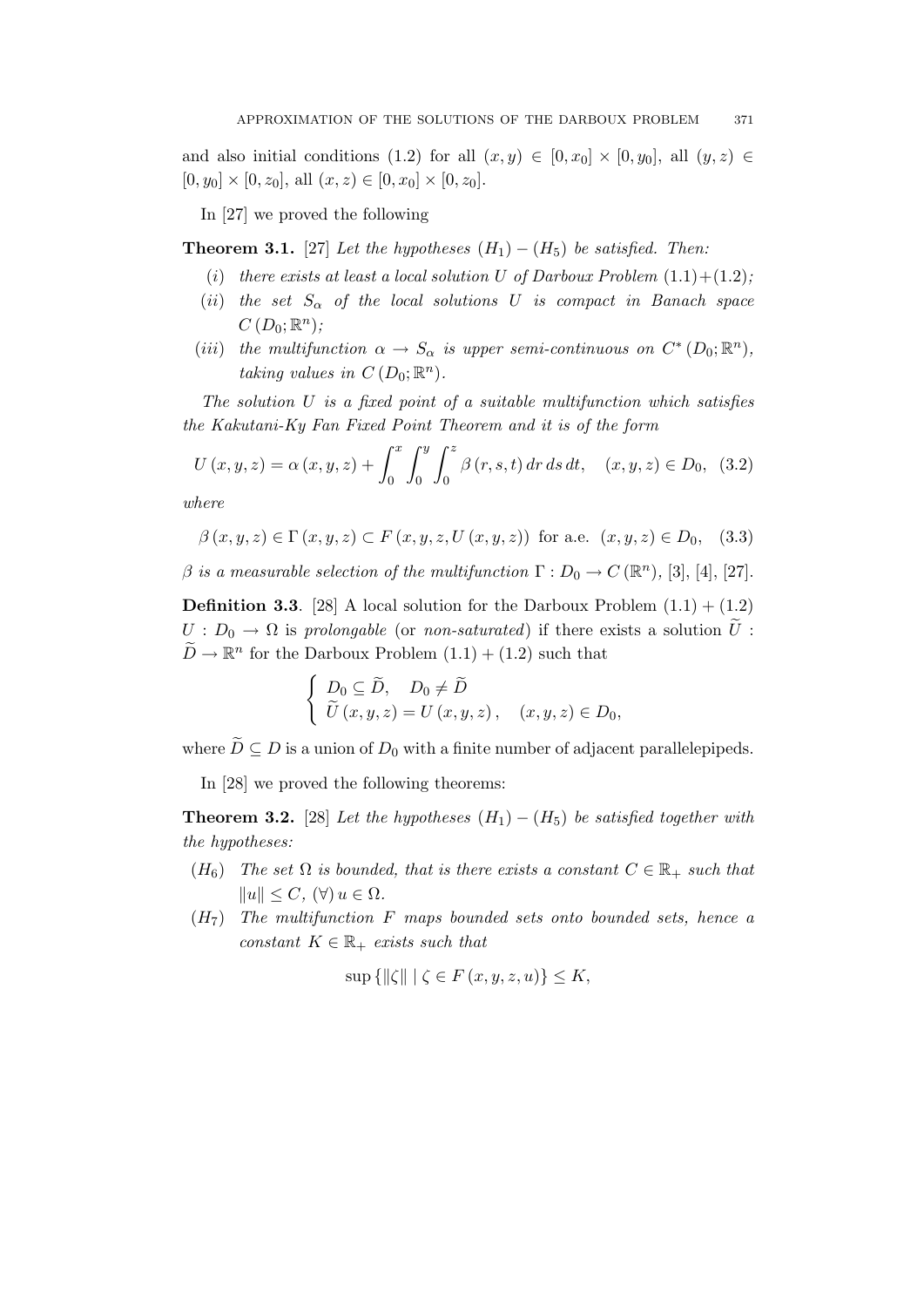for any  $(x, y, z, u) \in D \times \Omega$ .

Then the local solution U is prolongable.

**Theorem 3.3.** [28] We assume the hypotheses  $(H_1) - (H_7)$  to be satisfied. If  $U: D_0 \to \Omega$  is a local solution of Darboux Problem  $(1.1) + (1.2)$  that is non-saturated, hence prolongable, then there exists a saturated solution  $U^*$ :  $D^* \to \Omega$  of the Darboux Problem  $(1.1) + (1.2)$  such that

$$
\begin{cases}\nD_0 \subseteq D^*, & D_0 \neq D^*, \quad D^* \subseteq D, \\
U^*(x, y, z) = U(x, y, z), & (x, y, z) \in D_0,\n\end{cases}
$$

hence  $U^*$  is a prolongation of U onto  $D^*$  that has been built by joining  $D_0$ with a union of parallelepipeds adjacent to  $D_0$ .

**Theorem 3.4.** [28] Let the hypotheses  $(H_1) - (H_7)$  be satisfied. If the saturated solution  $U^*$  is bounded on  $D^*$ , then  $D^* = D$ .

**Theorem 3.5.** [28] Let the hypotheses  $(H_1) - (H_7)$  be satisfied together with the hypothesis:

 $(H_8)$  The multifunction  $F: D \times \Omega \to 2^{\mathbb{R}^n}$  is sublinear, hence two constants  $k_1 > 0$  and  $k_2 \in \mathbb{R}$  exist with the property

$$
\sup\left\{ \left\| \zeta \right\| \mid \zeta \in F(x, y, z, u) \right\} \le k_1 \left\| u \right\| + k_2,
$$
\nfor a.e.  $(x, y, z) \in D, \quad u \in \Omega.$ 

\n(3.4)

Then the saturated solution  $U^* : D \to \Omega$  is bounded on D.

The saturated solution  $U^*$  has the form, by Theorem 3.1 [27],

$$
U^*(x, y, z) = \alpha(x, y, z) + \int_0^x \int_0^y \int_0^z \beta^*(r, s, t) dr ds dt, \quad (x, y, z) \in D, \quad (3.5)
$$

where  $\alpha(x, y, z)$  is given by (3.1) and  $\beta^*$  is a measurable selection of the multivalued mapping  $\Gamma^*$  [3], [4], [27], defined on D with compact non-empty values in  $\mathbb{R}^n$ , i.e.  $\Gamma^*: D \to \mathcal{C}(\mathbb{R}^n)$ , such that

$$
\beta^{*}(x, y, z) \in \Gamma^{*}(x, y, z) \subseteq F(x, y, z, U^{*}(x, y, z)) \text{ for a.e. } (x, y, z) \in D. \tag{3.6}
$$

**Definition 3.4.** [28] A function  $U: D \to \mathbb{R}^n$  is called a *solution* of the Darboux Problem  $(1.1) + (1.2)$  if it is absolutely continuous in Carathéodory's sense on  $D, U \in C^*(D; \mathbb{R}^n)$ , [2, §565 - §570], and satisfies (1.1) for a.e.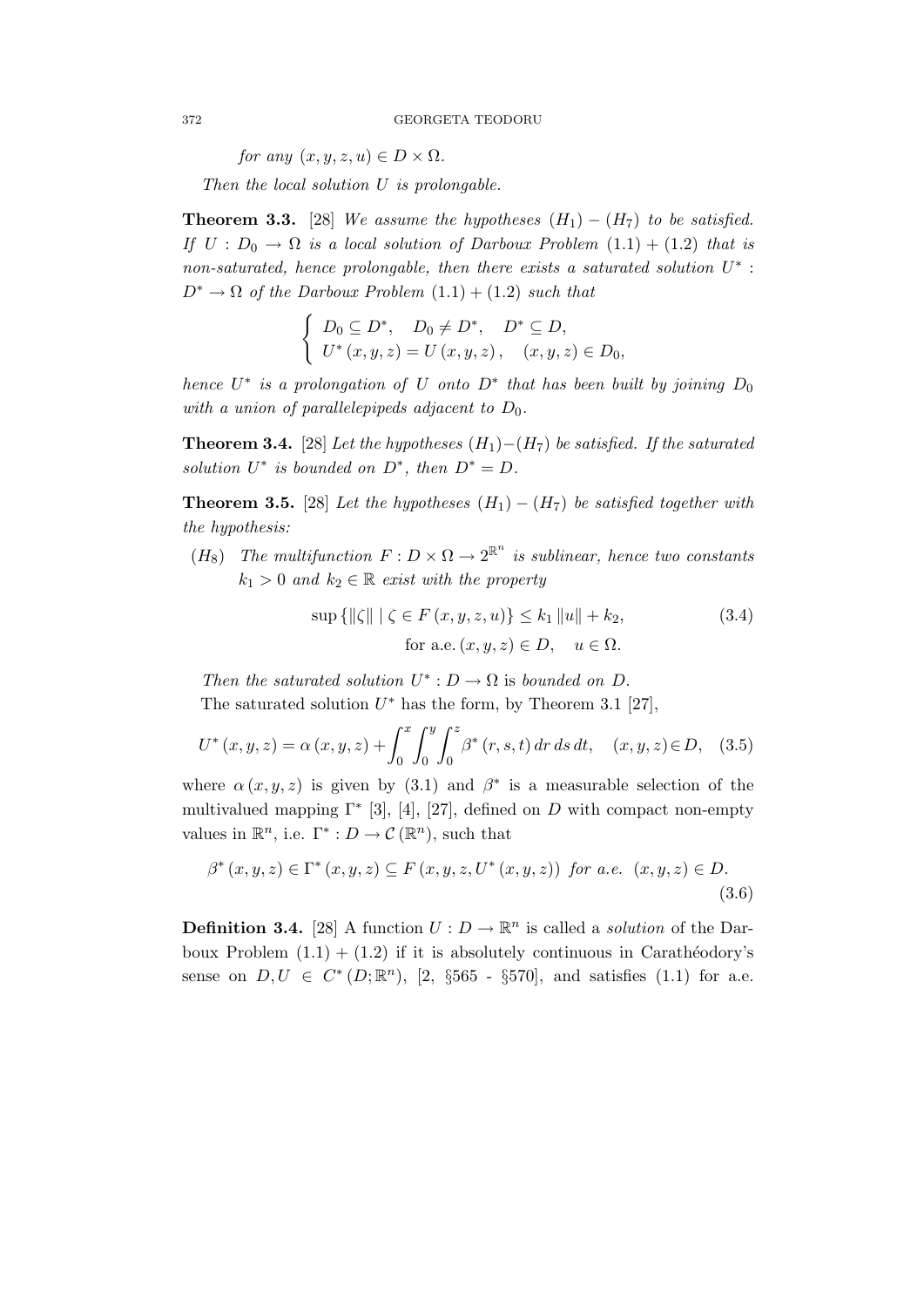$(x, y, z) \in D$ , and also initial conditions  $(1.2)$  for all  $(x, y) \in D_1$ , all  $(y, z) \in D_2$ , all  $(x, z) \in D_3$ .

Similarly with [6], [25], we proved in [29] the following theorem of characterization for the solutions to Darboux Problem  $(1.1) + (1.2)$ .

**Theorem 3.6.** [29] Let the hypotheses  $(H'_1)$ ,  $(H_3)$ ,  $(H_4)$ ,  $(H_5)$  of Theorem 3.1 be satisfied, where:

 $(H'_1)$   $F : D \times \Omega \to 2^{\mathbb{R}^n}$  is an upper semi-continuous multifunction with compact convex non-empty values in  $\mathbb{R}^n$ ,  $D = [0, a] \times [0, b] \times [0, c] \subset \mathbb{R}^3$ and  $\Omega \subset \mathbb{R}^n$  is an open bounded set.

The hypothesis  $(H'_1)$  includes the hypothesis  $(H_6)$ . Then, the continuous function  $U: D \to \mathbb{R}^n$  is a solution of Darboux Problem  $(1.1) + (1.2)$  if and only if for each  $(x_1, y_1, z_1), (x_2, y_2, z_2) \in D$  the membership relation

$$
[U (x_2, y_2, z_2) - U (x_1, y_2, z_2) - U (x_2, y_1, z_2) + U (x_1, y_1, z_2)] - (3.7)
$$
  
- 
$$
[U (x_2, y_2, z_1) - U (x_1, y_2, z_1) - U (x_2, y_1, z_1) + U (x_1, y_1, z_1)] \in
$$
  

$$
\in \int_{x_1}^{x_2} \int_{y_1}^{y_2} \int_{z_1}^{z_2} F(x, y, z, U(x, y, z)) dx dy dz,
$$

holds, and U satisfies the conditions  $(1.2)$ .

The difference in (3.7) is an extension of hyperbolic difference for functions in two variables.

The main result of this paper is the following:

**Theorem 3.7.** Assume the hypotheses  $(H'_1)$ ,  $(H_2) - (H_8)$  to be satisfied, where  $F: D \times \overline{\Omega} \to 2^{\mathbb{R}^n}$ . Let  $f_k: D \times \overline{\Omega} \to \mathbb{R}^n$  be a sequence of single-valued continuous functions such that  $f_k \to F$  uniformly on compact sets and let  $u_k: D \to \mathbb{R}^n$ ,  $k \in \mathbb{N}$ , be the solutions of the Darboux Problems  $(3.8_k) + (1.2)$ , where

$$
\frac{\partial^3 u(x, y, z)}{\partial x \partial y \partial z} = f_k(x, y, z, u), \quad (x, y, z) \in D, \ u \in \overline{\Omega}, \ k \in \mathbb{N}.
$$
 (3.8<sub>k</sub>)

Then, there exists a solution  $U: D \to \mathbb{R}^n$  of the Darboux Problem  $(1.1)$  + (1.2) and a sequence of positive integers  $\{n_p\}_{p\in\mathbb{N}}$  such that  $U_{n_p}(x, y, z) \to$  $U(x, y, z)$  uniformly on  $D$ .

**Proof.** Suppose  $D \times \overline{\Omega} \subset \Lambda \subset \mathbb{R}^{n+3}$ . Taking into account the sublinearity of F and the uniform convergence of  ${f_k}_{k\in\mathbb{N}}$  to F on compact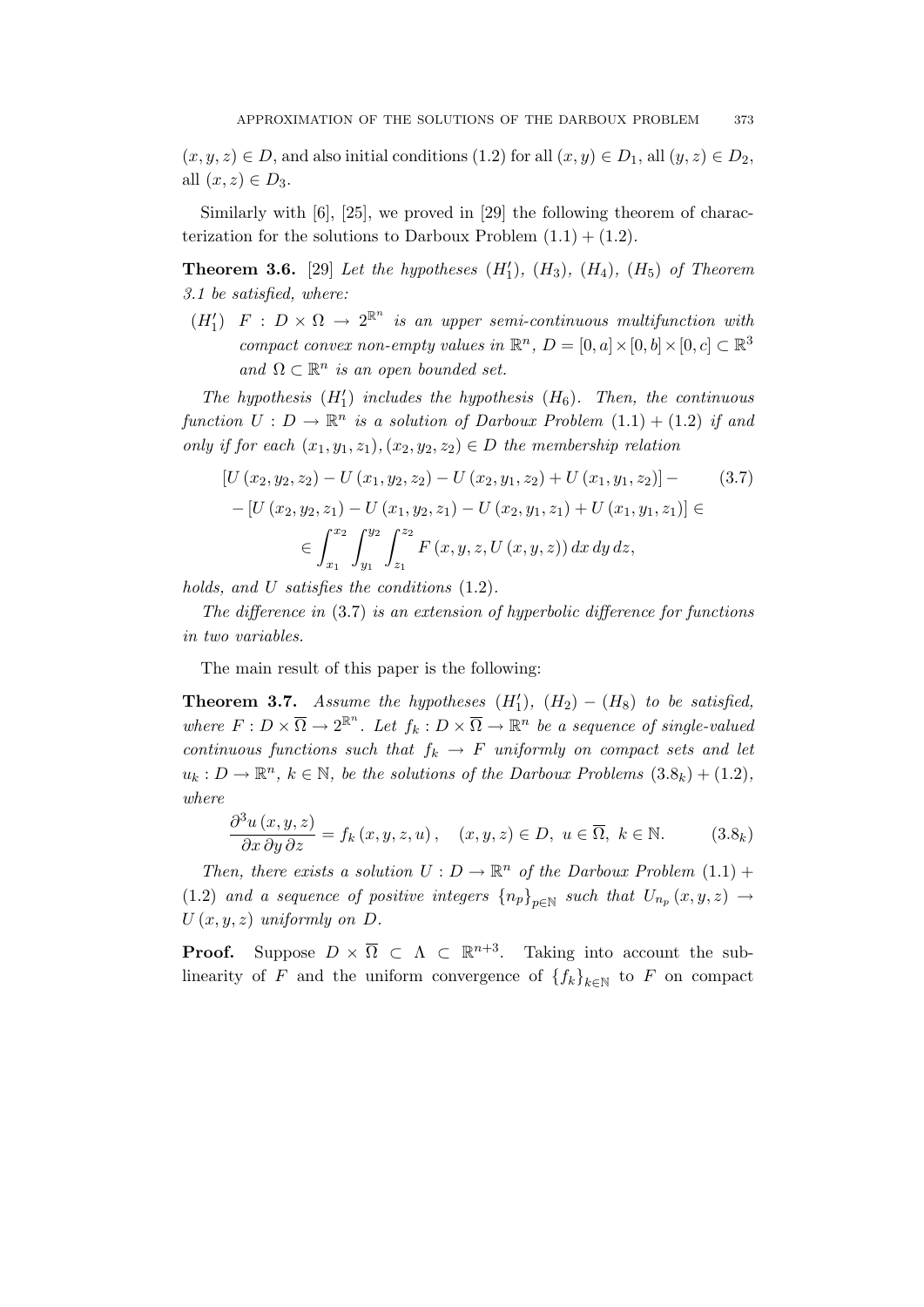sets, it follows that  $f_k$ ,  $k \in \mathbb{N}$ , is sublinear. Given the compact set  $K_1 = D \times \overline{\Omega}$ , by Definition 2.10 for every  $\varepsilon > 0$  there exists a natural number  $k(\varepsilon)$  such that  $d^*(\text{graph } f_k, \text{graph } F) < \varepsilon$ ,  $(\forall) k > k(\varepsilon)$ , hence  $\sup d \{[(x, y, z, u, f_k(x, y, z, u)) , \text{graph } F \} < \varepsilon, (\forall) k > k(\varepsilon), \text{ for }$  $(x, y, z, u, f_k(x, y, z, u)) \in \text{graph } f_k$ , and moreover

$$
\sup_{\substack{(x,y,z,u,f_k) \in \text{graph } f_k}} \left\{ \inf_{\substack{(\bar{x},\bar{y},\bar{z},\bar{u},\zeta) \\ \in \text{graph } F}} \left\{ d\left[ (x,y,z,u,f_k(x,y,z,u)) \right), (\bar{x},\bar{y},\bar{z},\bar{u},\zeta) \right\} \right\} < \varepsilon, \quad (3.9)
$$

From (3.9), taking into account [5]

$$
d\left[\left(x, y, z, u, f_k\left(x, y, z, u\right)\right), \left(\bar{x}, \bar{y}, \bar{z}, \bar{u}, \zeta\right)\right] =
$$

$$
= \max \left\{d\left[\left(x, y, z, u\right), \left(\bar{x}, \bar{y}, \bar{z}, \bar{u}\right)\right], d\left[f_k\left(x, y, z, u\right), \zeta\right]\right\}
$$

we get

$$
d\left[\left(x,y,z,u\right),\left(\bar{x},\bar{y},\bar{z},\bar{u}\right)\right]<\varepsilon\tag{3.10}
$$

and

$$
d[f_k(x, y, z, u), \zeta] = ||f_k(x, y, z, u) - \zeta|| < \varepsilon.
$$
 (3.11)

The relation  $(3.10)$ yields  $d(u, \bar{u}) = ||u - \bar{u}|| < \varepsilon$ . Thus

$$
\|\bar{u}\| \le \|u - \bar{u}\| + \|u\| < \varepsilon + \|u\| \,. \tag{3.12}
$$

Since by  $(H_8)$  F is sublinear, the inequality (3.4) holds for  $\bar{u}$ . From (3.11),  $(3.12)$  and  $(3.4)$  we deduce

$$
||f_{k}(x, y, z, u)|| \le ||f_{k}(x, y, z, u) - \zeta|| + ||\zeta|| < \varepsilon + k_{1} ||\bar{u}|| + k_{2} <
$$
  

$$
< \varepsilon + k_{1} (\varepsilon + ||u||) + k_{2} = k_{1} ||u|| + k_{1} \varepsilon + k_{2} + \varepsilon =
$$
  

$$
= k_{1} ||u|| + k_{3}, \quad (x, y, z, u) \in D \times \overline{\Omega}, \tag{3.13}
$$

where  $k_3 = k_1 \varepsilon + k_2 + \varepsilon$ ,  $k_3 \in \mathbb{R}$ .

By (3.13) we conclude that  $f_k, k \in \mathbb{N}$ , is sublinear.

Because  $f_k, k \in \mathbb{N}$ , is continuous and sublinear, by Schauder's Fixed Point Theorem, the Darboux Problem  $(3.8_k) + (1.2)$  has at least a solution  $u_k : D \to$  $\mathbb{R}^n, k \in \mathbb{N}.$ 

Indeed,  $(3.8<sub>k</sub>) + (1.2)$  is equivalent to the integral equation

$$
u(x, y, z) = \alpha(x, y, z) + \int_0^x \int_0^y \int_0^z f_k(r, s, t, u(r, s, t)) dr ds dt, \quad k \in \mathbb{N}.
$$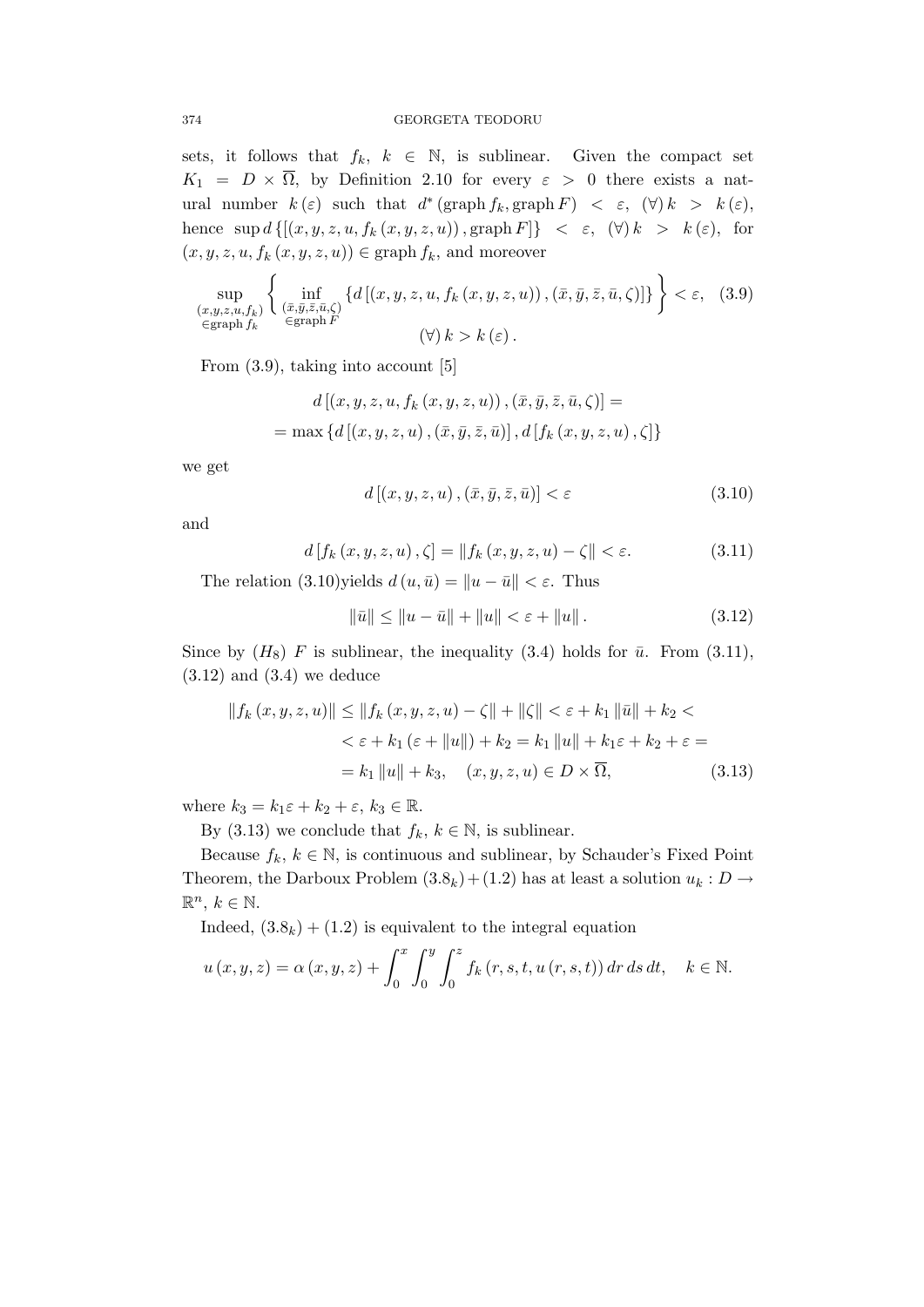Define the operator  $T_k: C(D; \mathbb{R}^n) \to C(D; \mathbb{R}^n)$ ,  $k \in \mathbb{N}$ , by

$$
T_{k}u(x, y, z) = \alpha(x, y, z) + \int_{0}^{x} \int_{0}^{y} \int_{0}^{z} f_{k}(r, s, t, u(r, s, t)) dr ds dt,
$$

 $(x, y, z) \in D, k \in \mathbb{N}$ . The operator  $T_k, k \in \mathbb{N}$ , is continuous. The set

$$
B[\alpha; r] = \{u \mid u \in C(D; \mathbb{R}^n), \|u - \alpha\| \le r\}, \quad r > 0,
$$

is convex and closed and it is mapped by the operator  $T_k$ ,  $k \in \mathbb{N}$ , into itself. Indeed, let  $u \in B[\alpha; r]$ . Then, taking into account (3.13) one gets

$$
||T_k u - \alpha|| \le \int_0^x \int_0^y \int_0^z ||f_k(r, s, t, u(r, s, t))|| dr ds dt \le
$$
  
\n
$$
\le \int_0^{x_0} \int_0^{y_0} \int_0^{z_0} ||f_k(r, s, t, u(r, s, t))|| dr ds dt \le
$$
  
\n
$$
\le \int_0^x \int_0^y \int_0^z [k_1 ||u(r, s, t)|| + k_3] dr ds dt,
$$
  
\n
$$
(x, y, z) \in D_0 = [0, x_0] \times [0, y_0] \times [0, z_0], (x_0, y_0, z_0) \in D.
$$

We have

$$
||u(r, s, t)|| \le ||u(r, s, t) - \alpha(r, s, t)|| + ||\alpha(r, s, t)|| \le r + \sup ||\alpha(r, s, t)|| = C_1,
$$

 $(r, s, t) \in D_0$  and thereby

$$
||T_k u - \alpha|| \le \int_0^{x_0} \int_0^{y_0} \int_0^{z_0} (k_1 C_1 + k_3) dr ds dt = (k_1 C_1 + k_3) x_0 y_0 z_0. \tag{3.14}
$$

Choose  $(x_0, y_0, z_0) \in D$  such that the condition

$$
(k_1C_1 + k_3) x_0 y_0 z_0 \le r \tag{3.15}
$$

holds.

By (3.14), (3.15) we obtain  $||T_ku - \alpha|| \leq r$ , i.e.  $T_ku \in B[\alpha; r]$ , or  $T_kB[\alpha;r] \subset B[\alpha;r], k \in \mathbb{N}$ . The set  $T_kB[\alpha;r]$  is relatively compact by the Arzelà-Ascoli Theorem. By Schauder's Fixed Point Theorem, the operator  $T_k$ ,  $k \in \mathbb{N}$ , has at least a fixed point  $u_k, k \in \mathbb{N}$ , which is a solution of the Darboux Problem  $(3.8_k) + (1.2)$  on  $D_0$ . This solution can be extended to the whole D [28]. Then

$$
u_{k}(x, y, z) = \alpha(x, y, z) + \int_{0}^{x_{0}} \int_{0}^{y_{0}} \int_{0}^{z_{0}} f_{k}(r, s, t, u_{k}(r, s, t)) dr ds dt, \quad (3.16)
$$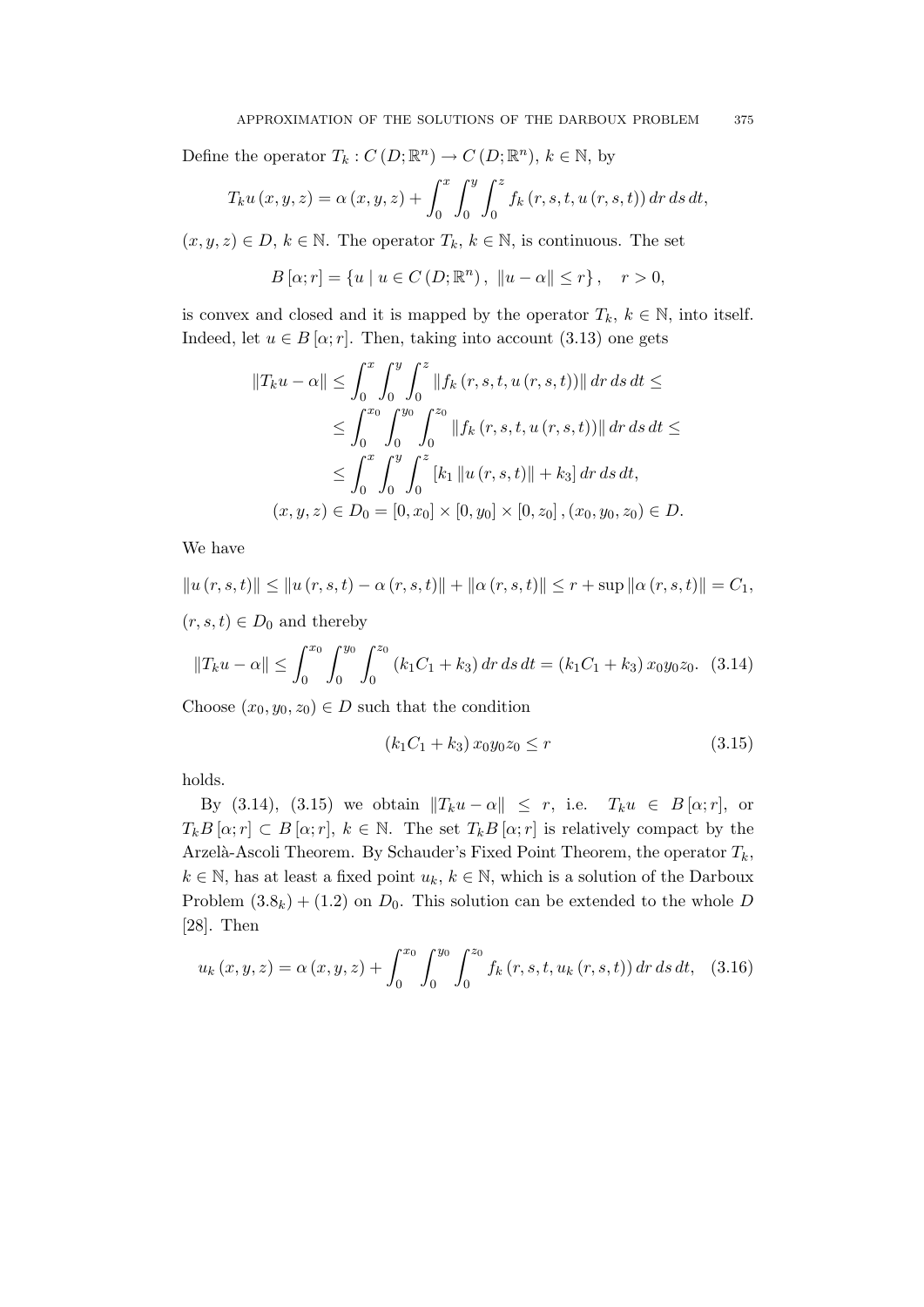$(x, y, z) \in D$ ,  $k \in \mathbb{N}$ , is equivalent to  $(3.8<sub>k</sub>)$  and  $(1.2<sub>k</sub>)$ .

$$
\frac{\partial^3 u_k(x, y, z)}{\partial x \partial y \partial z} = f_k(x, y, z, u_k(x, y, z)), (x, y, z) \in D, u_k \in \overline{\Omega} \subset \mathbb{R}^n, \quad (3.8_k)
$$

$$
\begin{cases} u_k(x, y, 0) = \varphi(x, y), & (x, y) \in D_1 = [0, a] \times [0, b], \\ u_k(0, y, z) = \psi(y, z), & (y, z) \in D_2 = [0, b] \times [0, c], \\ u_k(x, 0, z) = \chi(x, z), & (x, z) \in D_3 = [0, a] \times [0, c] \end{cases}
$$
(1.2<sub>k</sub>)

where  $u_k, k \in \mathbb{N}$ , denotes the extended solution on D.

The family  $\{u_k(x, y, z)\}_{k\in\mathbb{N}}$  of solutions is equicontinuous and equibounded in the Banach space  $C(D;\mathbb{R}^n)$ .

For  $\bar{h}, \bar{k}, \bar{l} \in \mathbb{R}, (x + \bar{h}, y + \bar{k}, z + \bar{l}) \in D$ , from the absolute continuity of the integral, we get

$$
\|u_{k}\left(x+\bar{h},y+\bar{k},z+\bar{l}\right)-z_{k}\left(x,y,z\right)\|<\varepsilon,\quad\text{for}\;\left|\bar{h}\right|,\left|\bar{k}\right|,\left|\bar{l}\right|<\delta\left(\varepsilon\right).
$$

Thus, the family  $\{u_k(x, y, z)\}_{k \in \mathbb{N}}$  is equicontinuous. Taking into account the sublinearity of  $f_k$ ,  $k \in \mathbb{N}$ , by a Gronwall's type inequality [9], [28] we get from (3.16)

$$
||u_k(x, y, z)|| \leq B \left[ 1 + k_1 \int_0^x \int_0^y \int_0^z \exp\left(\int_r^x \int_s^y \int_t^z k_1 d\xi d\eta d\zeta\right) dr ds dt \right] =
$$
  
\n
$$
= B \left[ 1 + k_1 \int_0^x \int_0^y \int_0^z \exp(k_1 (x - r) (y - s) (z - t)) dr ds dt \right] \leq
$$
  
\n
$$
\leq B \left[ 1 + k_1 \int_0^x \int_0^y \int_0^z \exp(k_1 xyz) dr ds dt \right] \leq
$$
  
\n
$$
\leq B \left[ 1 + k_1 \exp(k_1 abc) xyz \right] \leq
$$
  
\n
$$
\leq B \left[ 1 + k_1 abc \exp(k_1 abc) \right], \text{ for a.e. } (x, y, z) \in D,
$$

where

$$
B = \sup \| \alpha (x, y, z) \| + |k_2| \, abc, \quad (x, y, z) \in D.
$$

Thus, the family  $\{u_k(x, y, z)\}_{k \in \mathbb{N}}$  is equibounded.

By the Arzelà-Ascoli Theorem, the sequence  ${u_k(x, y, z)}_{k \in \mathbb{N}}$  contains an uniformly convergent subsequence to a continuous function  $U \in C(D;\mathbb{R}^n)$ ,  $u_{k_p}(x, y, z) \to U(x, y, z), (x, y, z) \in D.$ 

We shall prove that the function above obtained is a solution of the Darboux Problem  $(1.1) + (1.2)$ . To this end we shall show that the conditions of the characterization Theorem 3.6 [29] of a solution is fulfilled. The conditions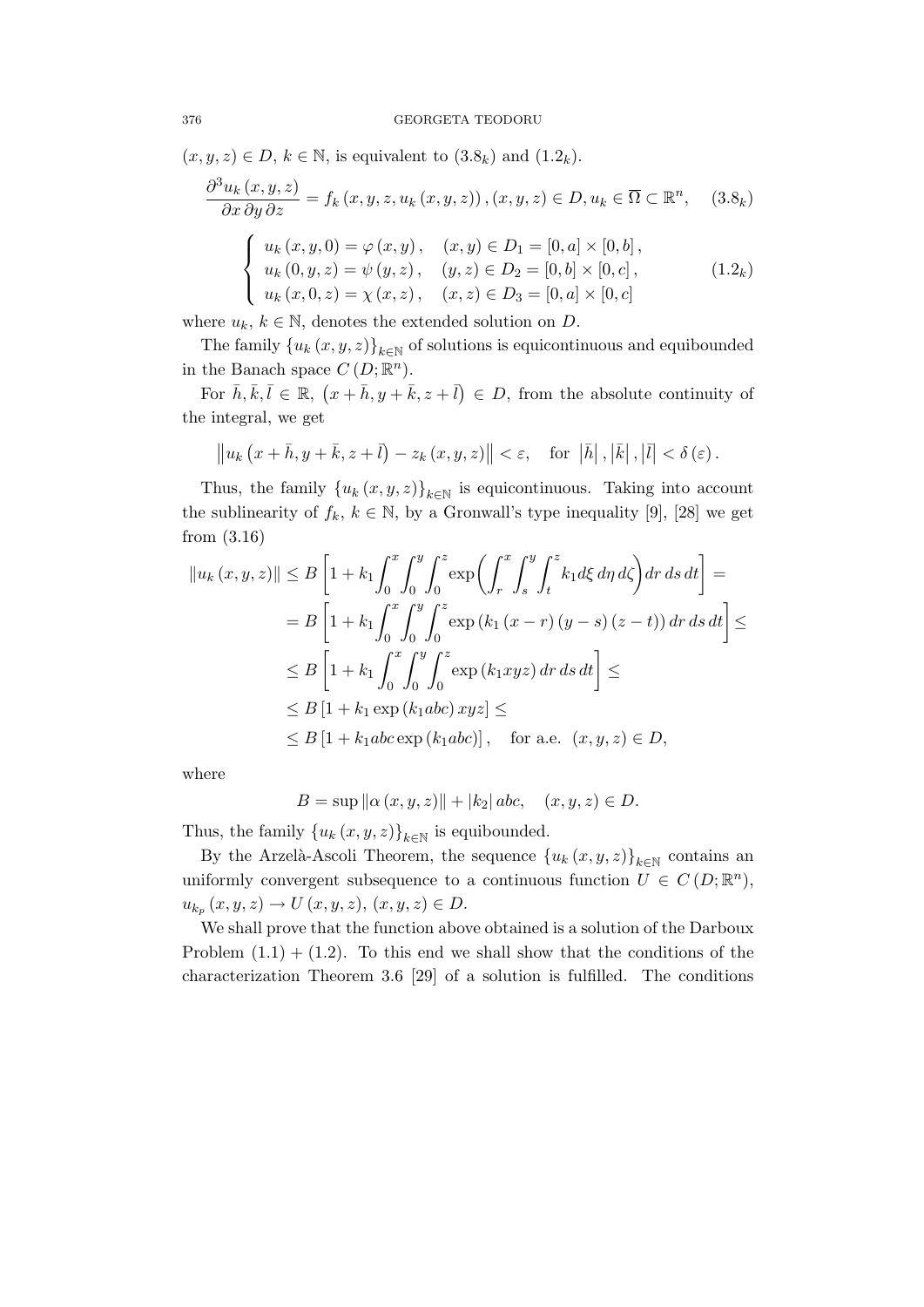$(1.2)$  from  $(1.2<sub>k</sub>)$  are obviously satisfied. We have to prove the relation  $(3.7)$ for the compact  $[x_1, x_2] \times [y_1, y_2] \times [z_1, z_2] \subseteq D$ . Thus, we prove the inequality

$$
d\Big( \left[ U\left(x_2, y_2, z_2\right) - U\left(x_1, y_2, z_2\right) - U\left(x_2, y_1, z_2\right) + U\left(x_1, y_1, z_2\right) \right] - \left[ U\left(x_2, y_2, z_1\right) - U\left(x_1, y_2, z_1\right) - U\left(x_2, y_1, z_1\right) + U\left(x_1, y_1, z_1\right) \right],
$$
  

$$
\int_{x_1}^{x_2} \int_{y_1}^{y_2} \int_{z_1}^{z_2} F\left(x, y, z, U\left(x, y, z\right)\right) dx dy dz \Big) < \varepsilon.
$$
 (3.17)

Integrating  $(3.8_k)$  on  $[x_1, x_2] \times [y_1, y_2] \times [z_1, z_2] \subseteq D$  one gets

$$
\begin{aligned}\n\left[u_k\left(x_2, y_2, z_2\right) - u_k\left(x_1, y_2, z_2\right) - u_k\left(x_2, y_1, z_2\right) + u_k\left(x_1, y_1, z_2\right)\right] - \\
-\left[u_k\left(x_2, y_2, z_1\right) - u_k\left(x_1, y_2, z_1\right) - u_k\left(x_2, y_1, z_1\right) + u_k\left(x_1, y_1, z_1\right)\right] = \\
&= \int_{x_1}^{x_2} \int_{y_1}^{y_2} \int_{z_1}^{z_2} f_k\left(r, s, t, u_k\left(r, s, t\right)\right) dr \, ds \, dt.\n\end{aligned} \tag{3.18}
$$

By  $(3.17)$  and  $(3.18)$  we have

$$
d\Big( \left[ U(x_2, y_2, z_2) - U(x_1, y_2, z_2) - U(x_2, y_1, z_2) + U(x_1, y_1, z_2) \right] -
$$
  
\n
$$
- \left[ U(x_2, y_2, z_1) - U(x_1, y_2, z_1) - U(x_2, y_1, z_1) + U(x_1, y_1, z_1) \right],
$$
  
\n
$$
\int_{x_1}^{x_2} \int_{y_1}^{y_2} \int_{z_1}^{z_2} F(r, s, t, U(r, s, t)) dr ds dt \Big) \le
$$
  
\n
$$
\leq d\Big( \left[ U(x_2, y_2, z_2) - U(x_1, y_2, z_2) - U(x_2, y_1, z_2) + U(x_1, y_1, z_2) \right] -
$$
  
\n
$$
- \left[ U(x_2, y_2, z_1) - U(x_1, y_2, z_1) - U(x_2, y_1, z_1) + U(x_1, y_1, z_1) \right], \quad (3.19)
$$
  
\n
$$
\Big[ u_k(x_2, y_2, z_2) - u_k(x_1, y_2, z_2) - u_k(x_2, y_1, z_2) + u_k(x_1, y_1, z_2) \Big] -
$$
  
\n
$$
- \Big[ u_k(x_2, y_2, z_1) - u_k(x_1, y_2, z_1) - u_k(x_2, y_1, z_1) + u_k(x_1, y_1, z_1) \Big] +
$$
  
\n
$$
+ d\Big( \int_{x_1}^{x_2} \int_{y_1}^{y_2} \int_{z_1}^{z_2} f_k(r, s, t, u_k(r, s, t)) dr ds dt,
$$
  
\n
$$
\int_{x_1}^{x_2} \int_{y_1}^{y_2} \int_{z_1}^{z_2} F(r, s, t, U(r, s, t)) dr ds dt \Big).
$$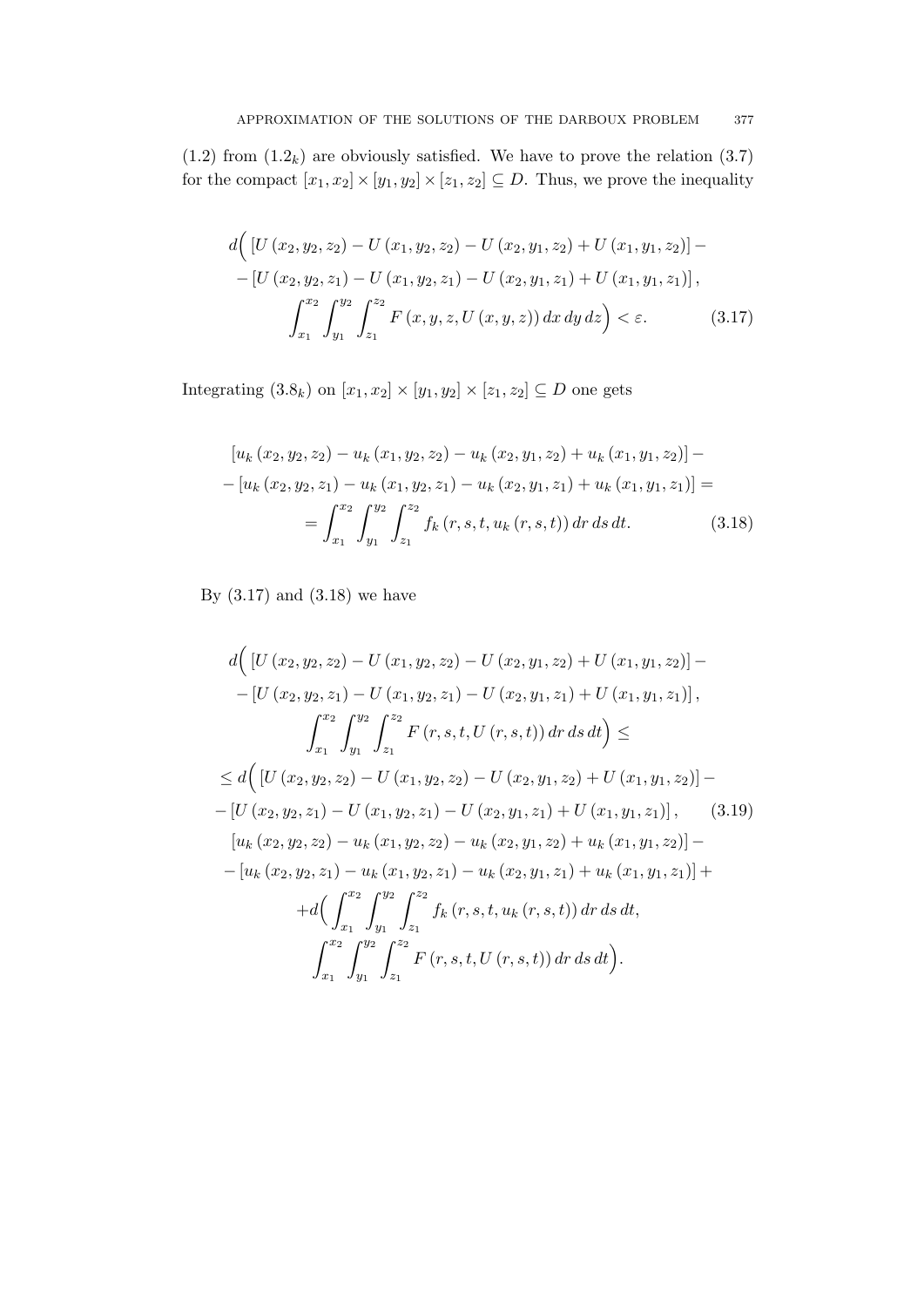Denoting for simplicity  $k = k_p$ , from  $u_k(x, y, z) \rightarrow U(x, y, z)$  uniformly on the compact set  $D$ , we deduce

$$
d\Big([U(x_2, y_2, z_2) - U(x_1, y_2, z_2) - U(x_2, y_1, z_2) + U(x_1, y_1, z_2)] -
$$
  
\n
$$
- [U(x_2, y_2, z_1) - U(x_1, y_2, z_1) - U(x_2, y_1, z_1) + U(x_1, y_1, z_1)], \quad (3.20)
$$
  
\n
$$
[u_k(x_2, y_2, z_2) - u_k(x_1, y_2, z_2) - u_k(x_2, y_1, z_2) + u_k(x_1, y_1, z_2)] -
$$
  
\n
$$
- [u_k(x_2, y_2, z_1) - u_k(x_1, y_2, z_1) - u_k(x_2, y_1, z_1) + u_k(x_1, y_1, z_1)] < \frac{\varepsilon}{2},
$$
  
\n
$$
(\forall) k \in N_1(\varepsilon).
$$

Since  $d(\zeta, A) = d(\theta, \zeta - A)$ , where  $\theta$  is the null vector in  $\mathbb{R}^n$  and  $A \subset \mathbb{R}^n$ , we deduce

$$
d\left(\int_{x_1}^{x_2} \int_{y_1}^{y_2} \int_{z_1}^{z_2} f_k(r, s, t, u_k(r, s, t)) dr ds dt, \right)
$$
  

$$
\int_{x_1}^{x_2} \int_{y_1}^{y_2} \int_{z_1}^{z_2} F(r, s, t, U(r, s, t)) dr ds dt \right) =
$$
  

$$
= d\left(\theta, \int_{x_1}^{x_2} \int_{y_1}^{y_2} \int_{z_1}^{z_2} [f_k(r, s, t, u_k(r, s, t)) - F(r, s, t, U(r, s, t))] dr ds dt.
$$
 (3.21)

For  $(r, s, t) \in [x_1, x_2] \times [y_1, y_2] \times [z_1, z_2]$ , by the Lemma [6], there exists a natural number  $N_\varepsilon=N_2\left(\varepsilon,(r,s,t)\right)$  such that [5], [29]

$$
f_k(r, s, t, u_k(r, s, t)) \in B[F(r, s, t, U(r, s, t)), \varepsilon],
$$

for  $(\forall) k \geq N_2 (\varepsilon, (r, s, t)),$  and therefore

$$
d(f_k(r, s, t, u_k(r, s, t)), F(r, s, t, U(r, s, t))) < \varepsilon,
$$

or

$$
d(\theta, f_k(r, s, t, u_k(r, s, t)) - F(r, s, t, U(r, s, t))) < \varepsilon.
$$

Thus, by Definition 2 [6]

$$
\theta \in \underline{\lim} \left\{ f_k(r, s, t, u_k(r, s, t)) - F(r, s, t, U(r, s, t)) \right\}.
$$

Then

$$
\theta \in \int_{x_1}^{x_2} \int_{y_1}^{y_2} \int_{z_1}^{z_2} \lim_{h \to 0} \{ f_k(r, s, t, u_k(r, s, t)) - F(r, s, t, U(r, s, t)) \} dr ds dt.
$$
\n(3.22)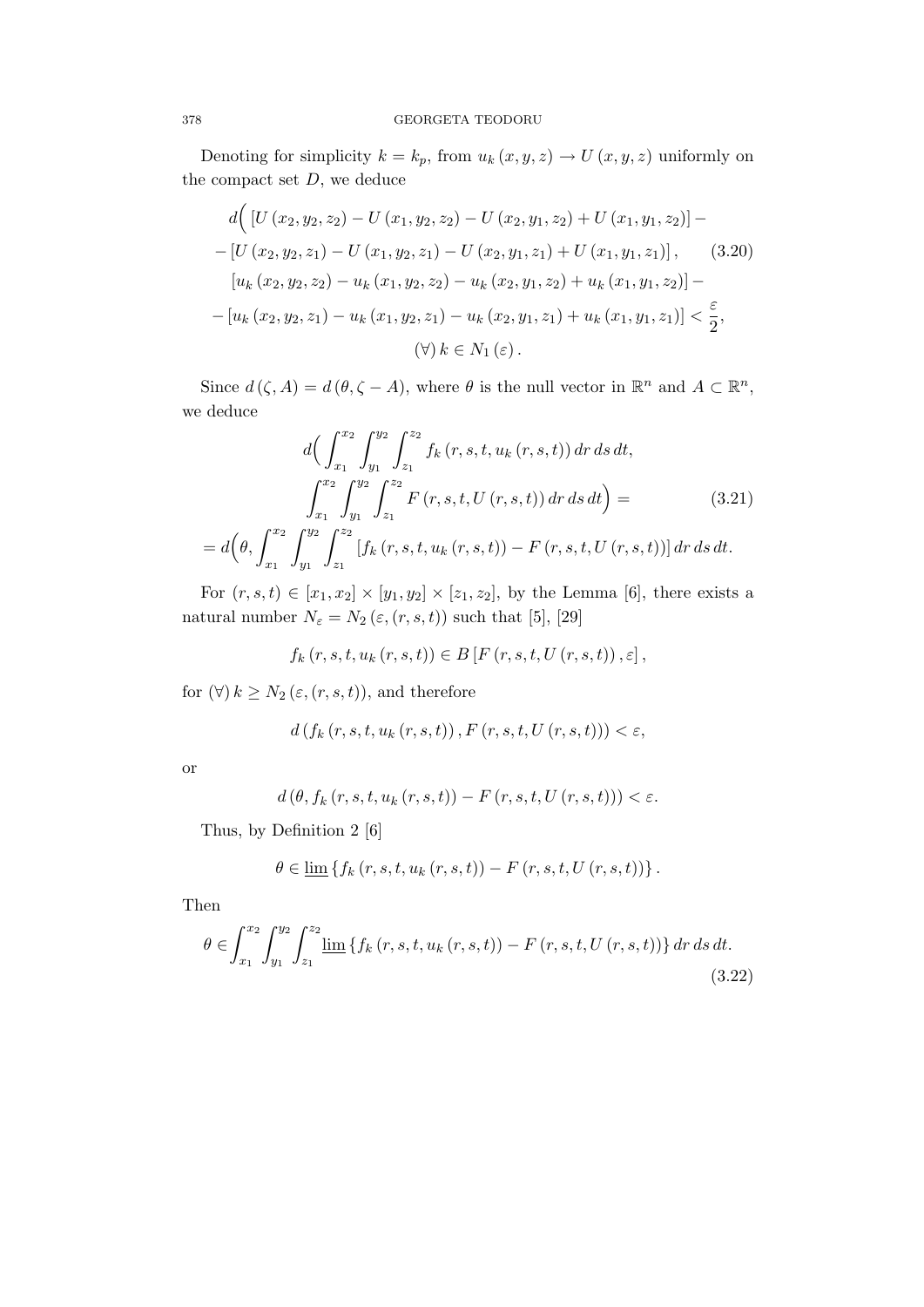Using the Proposition 3.2, the membership relation (3.22) yields

$$
\theta \in \lim_{n \to \infty} \int_{x_1}^{x_2} \int_{y_1}^{y_2} \int_{z_1}^{z_2} \{ f_k(r, s, t, u_k(r, s, t)) - F(r, s, t, U(r, s, t)) \} dr ds dt.
$$
\n(3.23)

By (3.23) and Definition 2 [6], each neighbourhoud of  $\theta$  intersects the sets of the form

$$
\int_{x_1}^{x_2} \int_{y_1}^{y_2} \int_{z_1}^{z_2} \{f_k(r, s, t, u_k(r, s, t)) - F(r, s, t, U(r, s, t))\} dr ds dt,
$$

for a large enough k,  $(\forall) k \geq N_2 (\varepsilon, (r, s, t)).$ 

By  $(3.23)$  one gets

$$
d\left(\theta, \int_{x_1}^{x_2} \int_{y_1}^{y_2} \int_{z_1}^{z_2} \{f_k(r, s, t, u_k(r, s, t)) - F(r, s, t, U(r, s, t))\} dr ds, dt\right) < \frac{\varepsilon}{2},
$$
\n(3.24)

for  $k > N_2(\varepsilon)$ , or by (3.21) it results

$$
d\left(\theta, \int_{x_1}^{x_2} \int_{y_1}^{y_2} \int_{z_1}^{z_2} f_k(r, s, t, u_k(r, s, t)) ds dr dt, \qquad (3.25)
$$

$$
\int_{x_1}^{x_2} \int_{y_1}^{y_2} \int_{z_1}^{z_2} F(r, s, t, U(r, s, t)) dr ds, dt\right) < \frac{\varepsilon}{2},
$$

for  $k \geq N_2 \left( \varepsilon, (r, s, t) \right)$ .

Taking into account  $(3.20)$  and  $(3.25)$  the relation  $(3.19)$  yields  $(3.17)$  for  $(\forall) k \ge \max \{ N_1 (\varepsilon), N_2 (\varepsilon, (r, s, t)) \}.$ 

But  $F(r, s, t, U(r, s, t))$  is closed and then, by (3.17) for  $\varepsilon \to 0$ , one obtains (3.7).

Recalling that  $(3.7)$  together  $(1.2)$  are sufficient conditions for U be a solution of the Darboux Problem  $(1.1) + (1.2)$ , the proof is complete.

#### **REFERENCES**

- [1] R.J. Aumann, *Integrals of set-valued functions*, J. Math. Anal. Appl., **12**(1956), 1-12.
- [2] C. Carathéodory, *Vorlesungen über Reelle Funktionen*, Chelsea Publishing Company, New York, 1968.
- [3] Castaing Ch., Sur les équations différentielles multivoques, Comptes Rendus Acad. Sci. Paris, 263(1966), Série A, 63-66.
- $[4]$  Castaing Ch., Quelques problèmes de mésurabilité liés à la théorie de la commande, Comptes Rendus Acad. Sci. Paris, 262(1966), 409-411.
- [5] A. Cellina, Approximation of set-valued functions and fixed point theorems, Ann. Mat. Pura Appl., 82(1969), 17-24.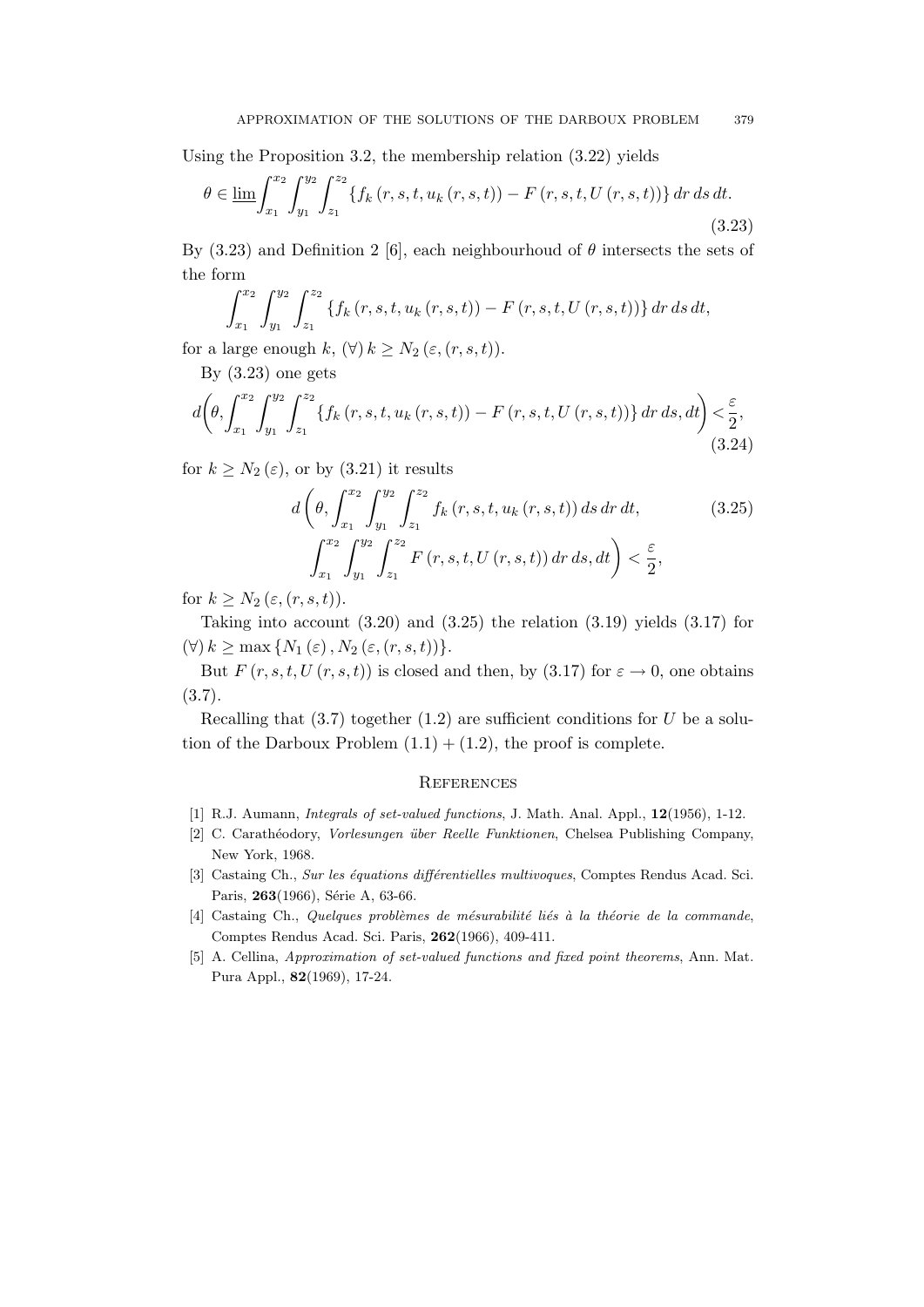#### 380 GEORGETA TEODORU

- [6] A. Cellina, Multivalued differential equations and ordinary differential equations, SIAM J. Appl. Math., 18(1970), 533-538.
- [7] A. Cernea, *Incluziuni diferențiale hiperbolice și control optimal*, Editura Academiei Române, București, 2001.
- [8] A. Cernea, Aspecte calitative în teoria incluziunilor diferențiale, Cartea Universitară, București, 2004.
- [9] A. Corduneanu, A Note on the Gronwall inequality in two independent variables, J. Integral Equations, 4(1982), 271-276.
- [10] K. Deimling, A Carathéodory theory for systems of integral equations, Ann. Mat. Pura Appl., 86(1970), 217-260.
- [11] K. Deimling, Das Picard-Problem für  $u_{xy} = f(x, y, u, u_x, u_y)$  unter Carathéodory-Voraussetzungen, Math. Z., 114(1970), 303-312.
- [12] K. Deimling, Das charakteristiche Anfangswertproblem für  $u_{x_1x_2x_3} = f$  unter Carathéodory-Voraussetzungen, Arch. Math. (Basel), 22(1971), 514-522.
- [13] S. Marano, Generalized solutions of partial differential inclusions depending on a parameter, Rend. Accad. Naz. Sc. XL, Mem. Mat., 13(1989), 281-295.
- [14] S. Marano, Classical solutions of partial differential inclusions in Banach spaces, Appl. Anal., 42(1991), 127-143.
- [15] S. Marano, *Controllability of partial differential inclusions depending on a parameter* and distributed parameter control process, Le Matematiche, XLV(1990), 283-300.
- [16] M. Mureșan, An Introduction to the Set-Valued Analysis, Cluj University Press, Cluj-Napoca, 1999.
- [17] M. Muresan, Analiză netedă și aplicatii, Editura Risoprint, Cluj-Napoca, 2001.
- [18] A. Petrușel, *Multifunctii și aplicații*, Presa Universitară Clujeană, Cluj-Napoca, 2002.
- [19] A. Petrușel, *Operatorial Inclusions*, House of the Book of Science, Cluj-Napoca, 2002.
- [20] A. Petrușel, G. Mot, *Multivalued Analysis and Mathematical Economics*, House of the Book of Science, Cluj-Napoca, 2004.
- [21] I. A. Rus, Principii și aplicații ale teoriei punctului fix, Editura Dacia, Cluj-Napoca, 1979.
- [22] I. A. Rus, Generalized Contractions and Applications, Cluj University Press, Cluj-Napoca, 2001.
- [23] I. A. Rus, Fixed Point Structure Theory, Cluj University Press, Cluj-Napoca, 2006.
- [24] W. Sosulski, On neutral partial functional-differential inclusions of hyperbolic type, Demonstratio Mathematica, 23(1990), 893-909.
- [25] G. Teodoru, A characterization of the solutions of the Darboux Problem for the equation  $\frac{\partial^2 z}{\partial x \partial y}$  ∈ F (x, y, z), Analele Științifice ale Universității "Al. I. Cuza" Iași, 33(1987), 33-38.
- [26] G. Teodoru, Approximation of the solutions of the Darboux Problem for the equation  $\partial^2 z$ ∈  $F(x, y, z)$ , Analele Ştiințifice ale Universității "Al. I. Cuza" Iași, 34(1998), 31-36.